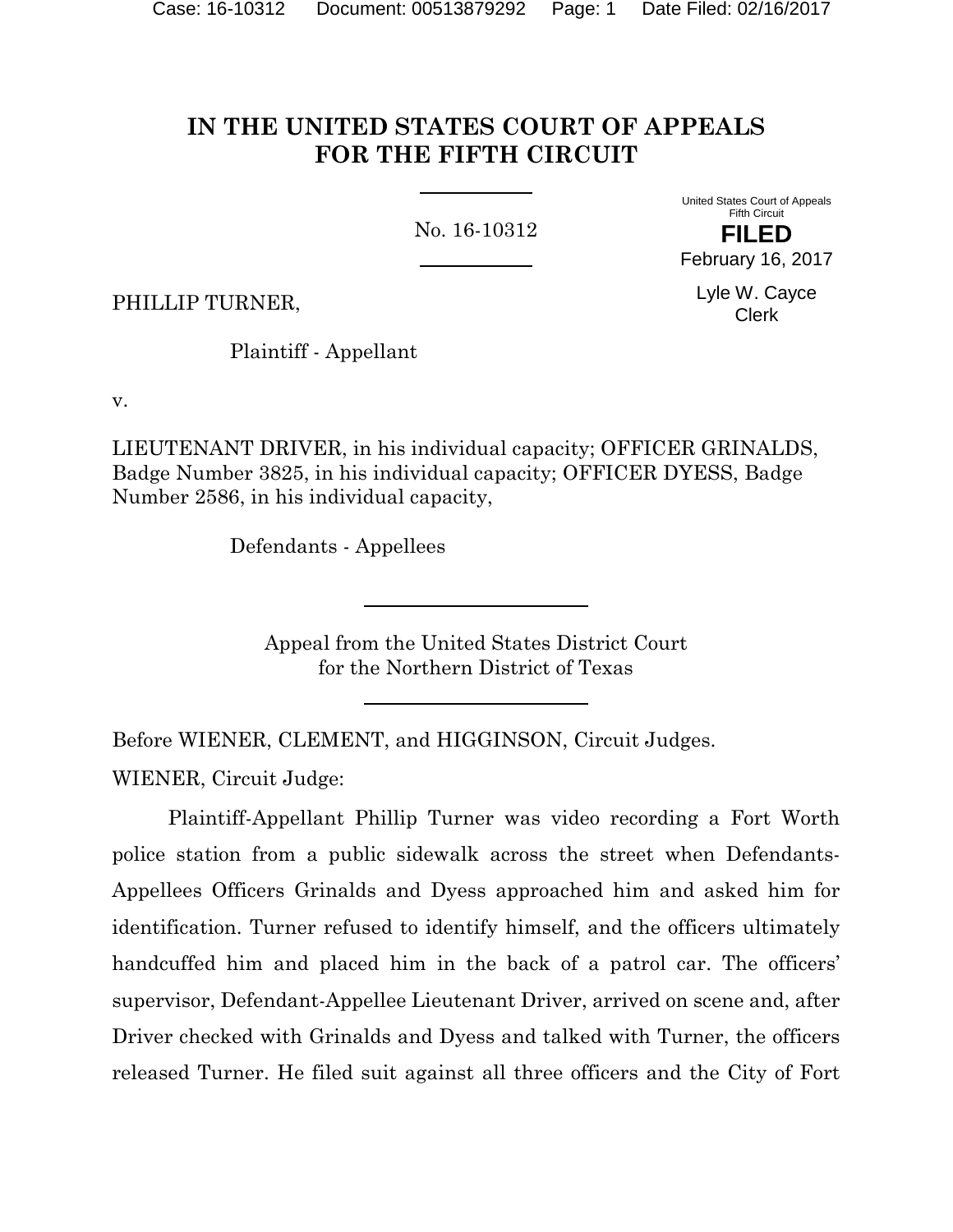Worth under 42 U.S.C. § 1983, alleging violations of his First and Fourth Amendment rights. Each officer filed a motion to dismiss, insisting that he was entitled to qualified immunity on Turner's claims. The district court granted the officers' motions, concluding that they were entitled to qualified immunity on all of Turner's claims against them. Turner timely appealed. We affirm in part and reverse and remand in part.

### I. FACTS AND PROCEEDINGS

A. Facts<sup>1</sup>

l

In September 2015, Turner videotaped the Fort Worth Police Station from a public sidewalk across the street from the station. He was unarmed. While videotaping, Turner observed Fort Worth Police Officers Grinalds and Dyess pull up in a patrol car in front of the station, get out, and approach him.

Grinalds asked Turner, "How's it going, man? Got your ID with you?" Turner continued videotaping, and Grinalds repeatedly asked Turner if he had any identification. Turner asked the officers whether he was being detained, and Grinalds responded that Turner was being detained for investigation and that the officers were concerned about who was walking around with a video camera. Turner asked for which crime he was being detained, and Grinalds replied, "I didn't say you committed a crime." Grinalds elaborated, "We have the right and authority to know who's walking around our facilities."

Grinalds again asked for Turner's identification, and Turner asked Grinalds, "What happens if I don't ID myself?" Grinalds replied, "We'll cross that bridge when we come to it." Grinalds continued to request Turner's identification, which Turner refused to provide. Grinalds and Dyess then "suddenly and without warning" handcuffed Turner and took his video

<sup>&</sup>lt;sup>1</sup> All facts derive from the plaintiff's amended complaint and, in this posture, are taken as true. *Bowlby v. City of Aberdeen, Miss.*, 681 F.3d 215, 219 (5th Cir. 2012).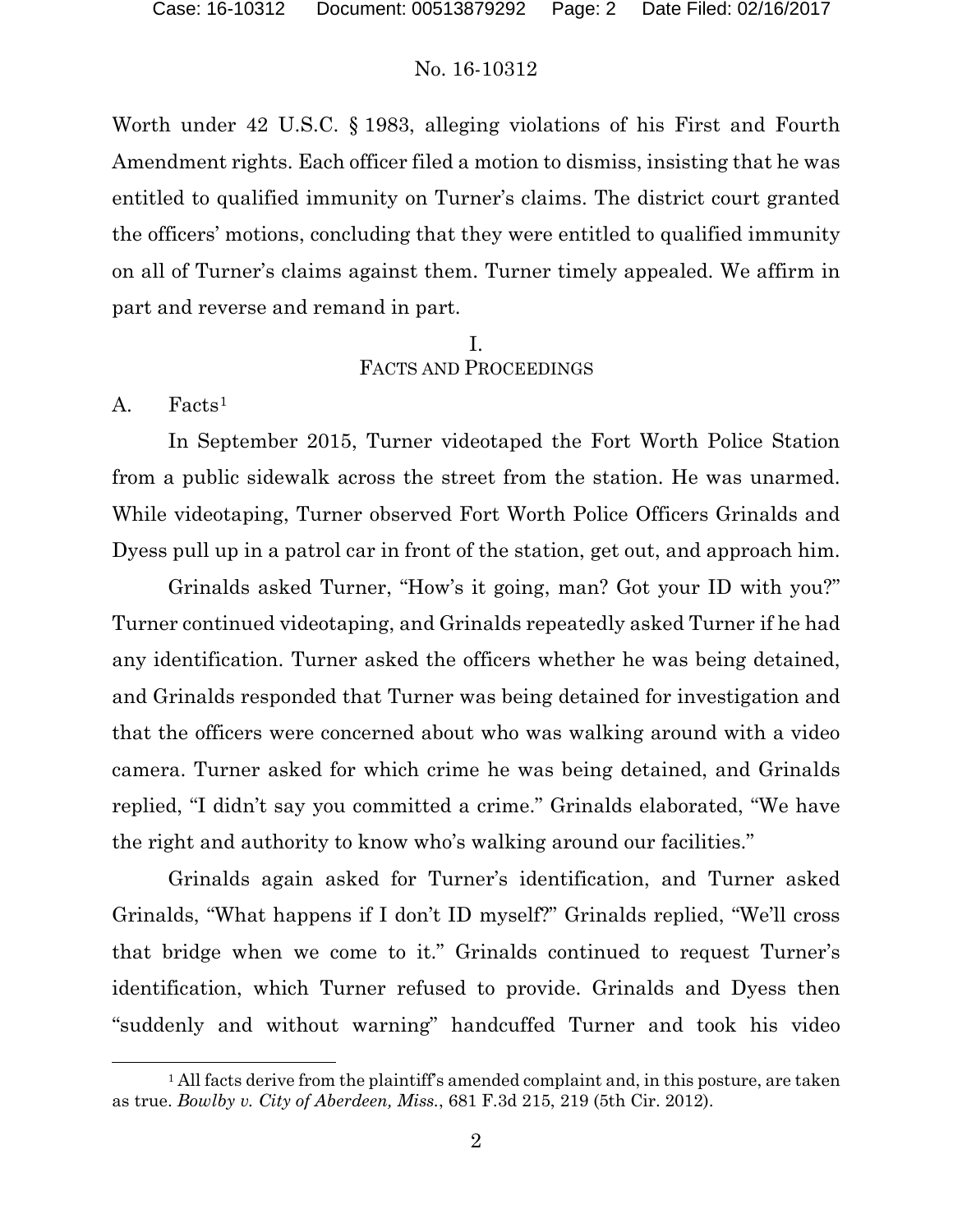camera from him, and Grinalds said, "This is what happens when you don't ID yourself."

 Turner requested to see a supervisor. Grinalds continued to ask for Turner's ID and told him that he would be fingerprinted so the officers could learn his identity. The officers placed the handcuffed Turner in the back of their patrol car and "left him there to sweat for a while with the windows rolled up." Turner alleges that no air was getting to the back seat and that he banged on the door so the officers would roll down the windows.

Lieutenant Driver approached Grinalds and Dyess, and they "seemingly ignored Mr. Turner." The three officers then rolled down the windows of the patrol car and found Turner lying down in the back seat. Lieutenant Driver identified himself as the commander. Driver asked Turner what he was doing, and Turner explained that he was taking pictures from the sidewalk across the street. Driver asked Turner for his ID, and Turner told the lieutenant that he did not have to identify himself because he had not been lawfully arrested and that he chose not to provide his identification.Driver responded, "You're right."

Driver walked away and talked with the officers, then returned to the patrol car and talked with Turner. Turner said, "You guys need to let me go because I haven't done anything wrong." Driver again walked away from the car, talked on the phone, and spoke further with the officers. They returned to the car and took Turner out of the back seat. Driver "lectur[ed]" Turner, and the officers finally released him and returned his camera to him.

### B. Proceedings

In October 2015, Turner filed suit in the Northern District of Texas against Driver, Grinalds, and Dyess (collectively, "defendants") in their individual capacities. Each officer filed a motion to dismiss under Rule 12(b)(6) of the Federal Rules of Civil Procedure. Turner filed an amended complaint in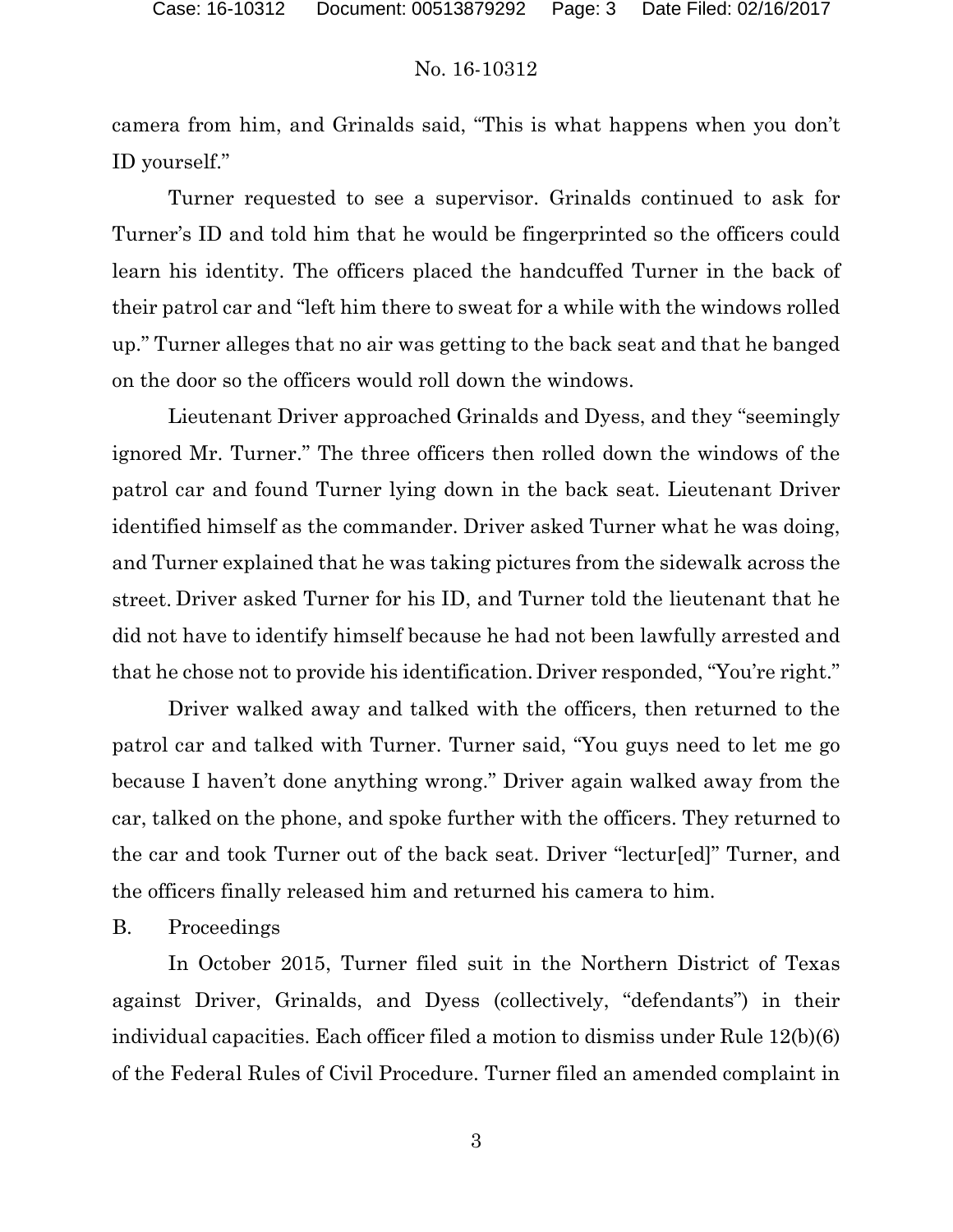January 2016, adding the City of Fort Worth as a defendant.2 Turner brought claims under 42 U.S.C. § 1983 against all defendants, alleging that they violated his First, Fourth, and Fourteenth Amendment rights.3 Turner sought compensatory damages, punitive damages, attorneys fees and costs, and declaratory judgment that the defendants had violated his constitutional rights.

The three officers filed motions to dismiss Turner's amended complaint. The district court granted the motions to dismiss on the basis of qualified immunity. The court reasoned that Turner failed to meet his burden of showing that the defendants were not entitled to qualified immunity because he failed to show that their actions violated any of his clearly established statutory or constitutional rights or that their actions were objectively unreasonable.4 Turner timely appealed.

### II. STANDARD OF REVIEW

We review a district court's grant of a motion to dismiss based on qualified immunity de novo.<sup>5</sup> We accept all well-pleaded facts as true and view them in the light most favorable to the non-movant.6 "To survive a motion to dismiss, a complaint must contain sufficient factual matter, accepted as true,

<sup>2</sup> Defendant City of Fort Worth did not file a motion to dismiss and is not a party to this appeal.

<sup>&</sup>lt;sup>3</sup> Although Turner alleged in the district court that the defendants violated his Fourteenth Amendment rights, he has not raised an issue on appeal regarding a Fourteenth Amendment claim.

<sup>4</sup> The district court's analysis rested entirely on its determination that a First Amendment right to videotape police activity was not clearly established.

<sup>5</sup> *Whitley v. Hanna*, 726 F.3d 631, 637 (5th Cir. 2013).

<sup>6</sup> *Id.*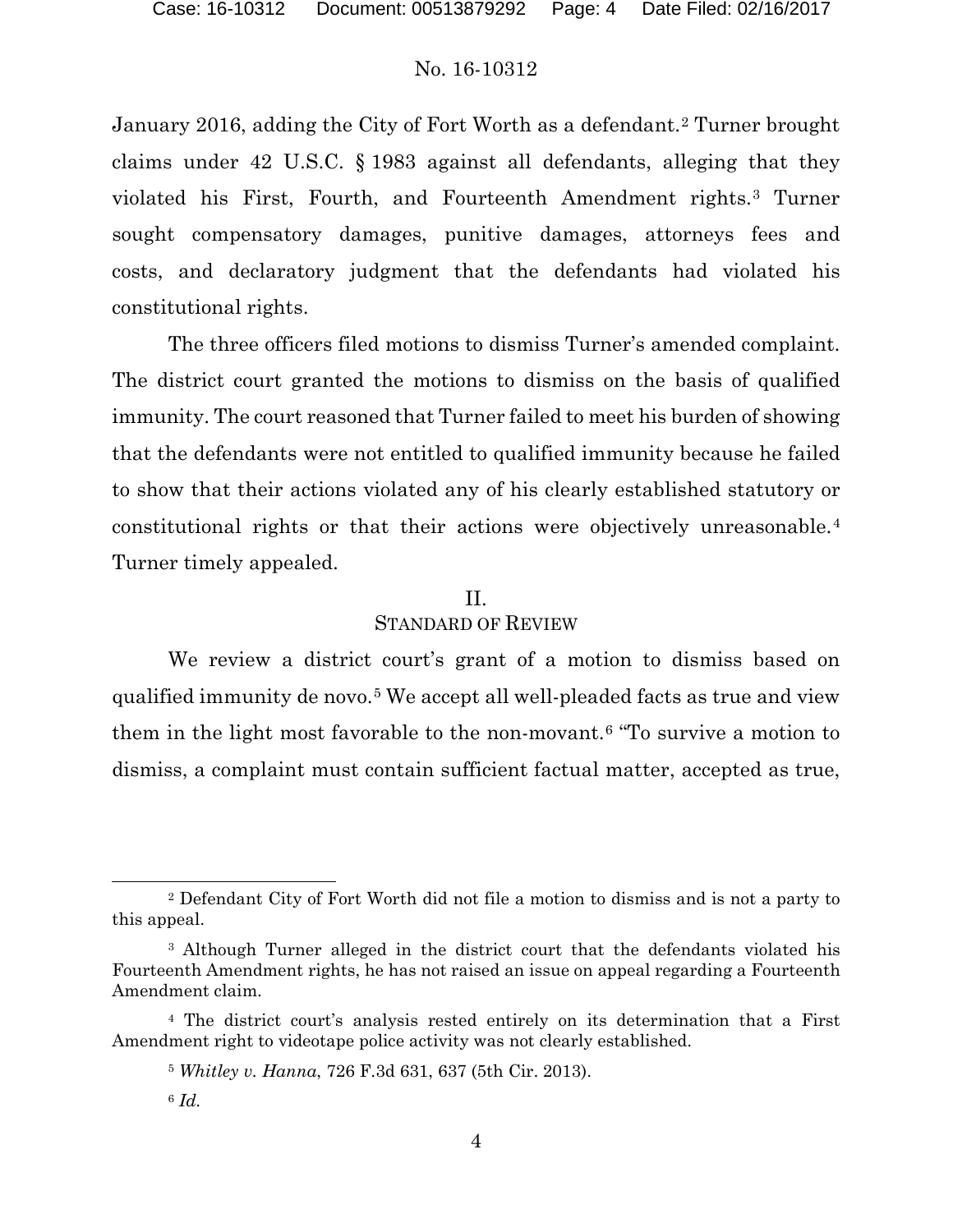to 'state a claim to relief that is plausible on its face.'"7 "A claim has facial plausibility when the plaintiff pleads factual content that allows the court to draw the reasonable inference that the defendant is liable for the misconduct alleged."8 "Threadbare recitals of the elements of a cause of action, supported by mere conclusory statements, do not suffice."9 Although a complaint "does not need detailed factual allegations," the "allegations must be enough to raise a right to relief above the speculative level."10 "[C]onclusory allegations or legal conclusions masquerading as factual conclusions will not suffice to prevent a motion to dismiss."11

### III.

#### ANALYSIS

"To state a claim under 42 U.S.C. § 1983, a plaintiff must first show a violation of the Constitution or of federal law, and then show that the violation was committed by someone acting under color of state law."12 "The doctrine of qualified immunity protects government officials from civil damages liability when their actions could reasonably have been believed to be legal."<sup>13</sup> When a defendant raises a qualified immunity defense, the plaintiff has the burden of demonstrating the inapplicability of that defense.14 To meet this burden, the plaintiff must show "(1) that the official violated a statutory or constitutional

<sup>7</sup> *Ashcroft v. Iqbal*, 556 U.S. 662, 678 (2009) (quoting *Bell Atl. Corp. v. Twombly*, 550 U.S. 544, 570 (2007)).

<sup>8</sup> *Id.*

<sup>9</sup> *Id.*

<sup>10</sup> *Twombly*, 550 U.S. at 555.

<sup>11</sup> *Beavers v. Metro. Life Ins. Co.*, 566 F.3d 436, 439 (5th Cir. 2009) (quoting *Fernandez-Montes v. Allied Pilots Ass'n*, 987 F.2d 278, 284 (5th Cir. 1993)).

<sup>12</sup> *Atteberry v. Nocona Gen. Hosp.*, 430 F.3d 245, 252–53 (5th Cir. 2005).

<sup>13</sup> *Morgan v. Swanson*, 659 F.3d 359, 370 (5th Cir. 2011) (en banc).

<sup>14</sup> *Atteberry*, 430 F.3d at 253.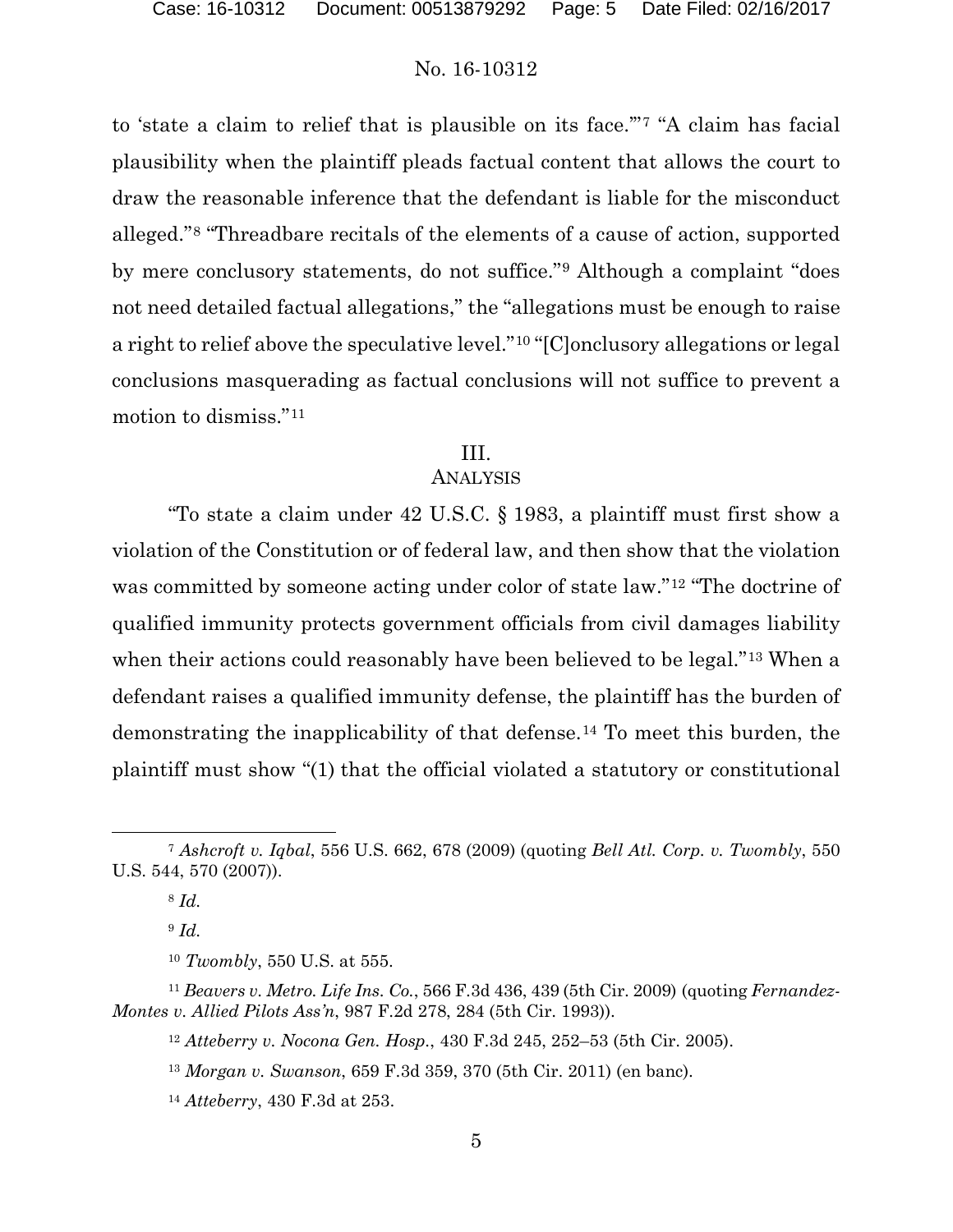right, and (2) that the right was 'clearly established' at the time of the challenged conduct."15 Like the district court, we have the discretion to decide which prong of the qualified immunity analysis to address first.<sup>16</sup>

A. First Amendment

The district court concluded that the defendants were entitled to qualified immunity on Turner's First Amendment claim because he failed to demonstrate that the defendants' actions violated a clearly established right or that their actions were objectively unreasonable. In particular, the district court ruled that a First Amendment right to video record police activity was not clearly established. The district court's analysis rested on the second, "clearly established," prong, so we begin there.

1. Whether the Right Was Clearly Established in September 2015

For a right to be clearly established, "[t]he contours of the right must be sufficiently clear that a reasonable official would understand that what he is doing violates that right."17 Thus, the right must already be clearly established "at the time of the challenged conduct."18 When considering whether a defendant is entitled to qualified immunity, the court "must ask whether the law so clearly and unambiguously prohibited his conduct that '*every* reasonable official would understand that what he is doing violates [the law].'"19 "To answer that question in the affirmative, we must be able to point to controlling authority—or a robust consensus of persuasive authority—that defines the contours of the right in question with a high degree of particularity."20 "Where

<sup>15</sup> *Whitley*, 726 F.3d at 638 (quoting *Ashcroft v. al-Kidd*, 563 U.S. 731, 735 (2011)).

<sup>16</sup> *Morgan*, 659 F.3d at 371.

<sup>17</sup> *Anderson v. Creighton*, 483 U.S. 635, 640 (1987).

<sup>18</sup> *Lane v. Franks*, 134 S. Ct. 2369, 2381 (2014) (quoting *al-Kidd*, 563 U.S. at 735).

<sup>19</sup> *Morgan*, 659 F.3d at 371 (alteration in original) (quoting *al-Kidd*, 563 U.S. at 741).

<sup>20</sup> *Id.* at 371–72 (internal quotation marks omitted).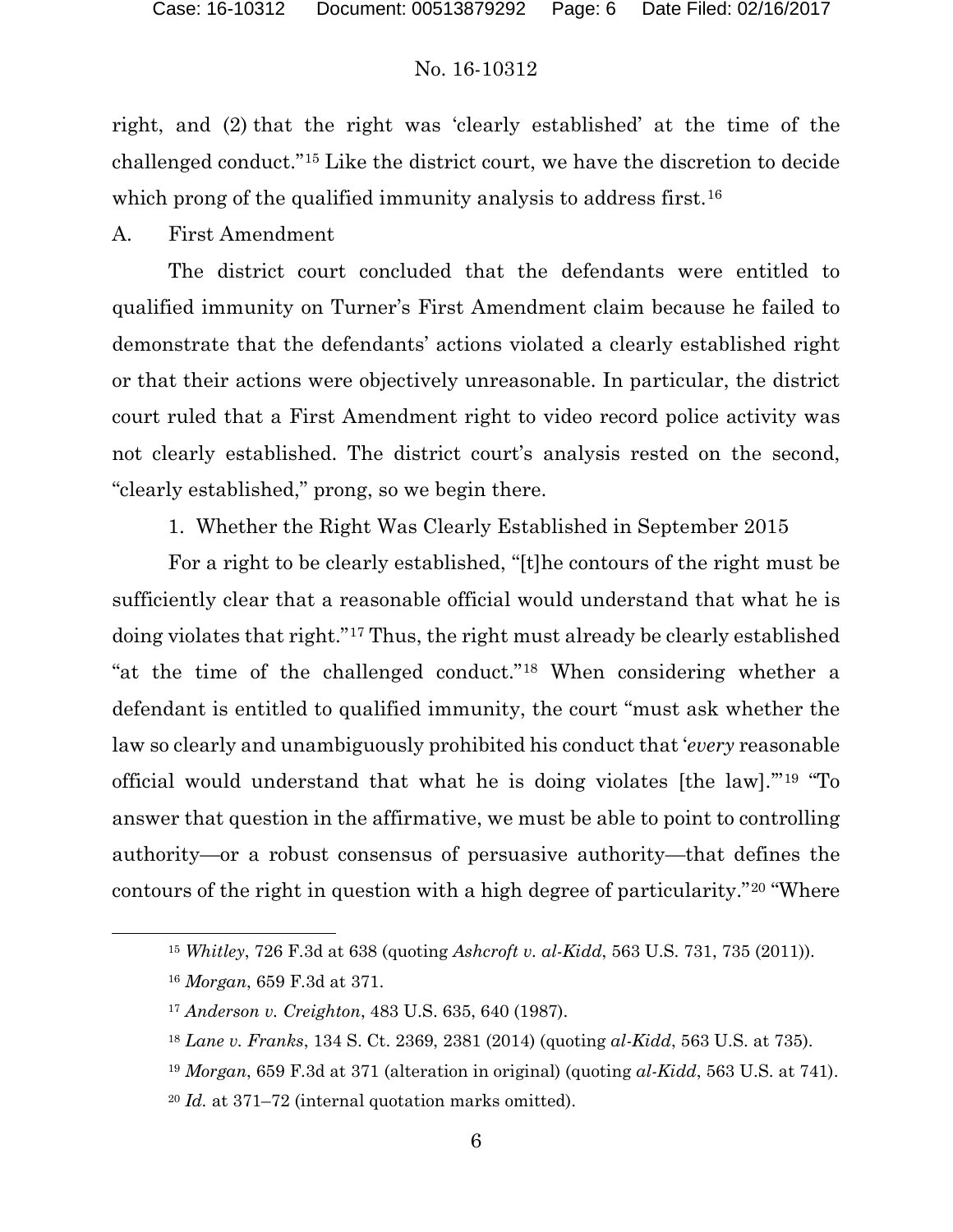no controlling authority specifically prohibits a defendant's conduct, and when the federal circuit courts are split on the issue, the law cannot be said to be clearly established. This is true even when the circuit split developed *after* the events in question."21 As the Supreme Court has explained, "[i]f judges . . . disagree on a constitutional question, it is unfair to subject police to money damages for picking the losing side of the controversy."<sup>22</sup>

At the time in question, neither the Supreme Court nor this court had determined whether First Amendment protection extends to the recording or filming of police.23 Although Turner insists, as some district courts in this circuit have concluded, that First Amendment protection extends to the video recording of police activity in light of general First Amendment principles,  $24$ the Supreme Court has "repeatedly" instructed courts "not to define clearly established law at a high level of generality": "The general proposition, for example, that an unreasonable search or seizure violates the Fourth Amendment is of little help in determining whether the violative nature of particular conduct is clearly established."25 Thus, Turner's reliance on decisions that "clarified that [First Amendment] protections . . . extend[] to gathering information" does not demonstrate whether the specific act at issue here—video recording the police or a police station—was clearly established.<sup>26</sup>

<sup>24</sup> *See, e.g., id.*; *Buehler v. City of Austin*, No. 1:13-CV-1100-ML, ECF No. 54 (W.D. Tex. July 24, 2014).

<sup>26</sup> Turner relies on cases such as *Joseph Burstyn, Inc. v. Wilson*, 343 U.S. 495 (1952), *Shillingford v. Holmes*, 634 F.2d 263 (5th Cir. Unit A Jan. 1981), and *In re Express-News* 

 <sup>21</sup> *Id.* at 372 (citation omitted).

<sup>22</sup> *Wilson v. Layne*, 526 U.S. 603, 618 (1999); *see also Morgan*, 659 F.3d at 372.

<sup>&</sup>lt;sup>23</sup> Even intracircuit decisions in which courts determine that the right to record police activities is clearly established note that there is no controlling authority on this specific issue. *See, e.g., Turner v. City of Round Rock*, No. 15-CV-939-RP, ECF No. 43 (W.D. Tex. May 25, 2016) ("The Fifth Circuit apparently has not explicitly noted a right to film police or outlined the contours of such a right.").

<sup>25</sup> *al-Kidd*, 563 U.S. at 742.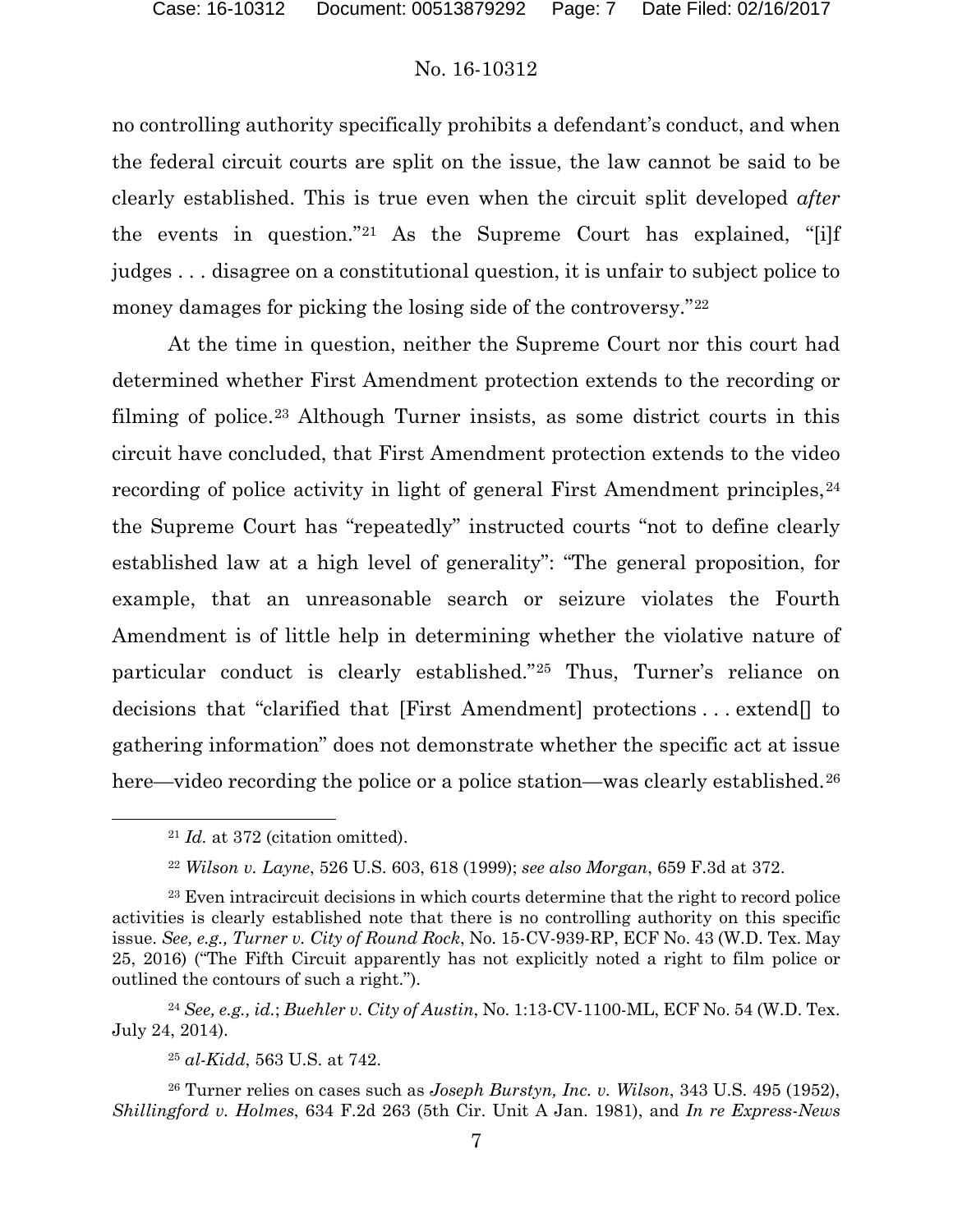The district court stated that circuit courts "are split as to whether or not there is a clearly established First Amendment right to record the public activities of police." The circuit courts are not split, however, on whether the right exists. The First and Eleventh Circuits have held that the First Amendment protects the rights of individuals to videotape police officers performing their duties.27 In *American Civil Liberties Union v. Alvarez*, the Seventh Circuit explained that the First Amendment protects the audio recording of the police and concluded that an Illinois wiretapping statute, which criminalized the audio recording of police officers, merited heightened First Amendment scrutiny because of its burdens on First Amendment rights.28 No circuit has held that the First Amendment protection does *not*  extend to the video recording of police activity, although several circuit courts have explained that the law in their respective circuits is not clearly

*Corp.*, 695 F.2d 807 (5th Cir. 1982), to support his assertion that the right to record police is clearly established under Supreme Court and Fifth Circuit precedent. None of the cases on which Turner relies, however, taken individually or collectively, demonstrates such a clearly established right. For example, in *Joseph Burstyn*, the Supreme Court limited its analysis to whether *motion pictures* fall within the scope of the First Amendment. *See Joseph Burstyn*, 343 U.S. at 501–02. *Shillingford* did not involve any First Amendment challenge. *See Shillingford*, 634 F.2d at 264–66. And *In re Express-News* pertained to a news reporter's ability to interview jurors after they serve on a criminal trial. *In re Express-News*, 695 F.2d 807.

<sup>27</sup> *See, e.g., Gericke v. Begin*, 753 F.3d 1, 7 (1st Cir. 2014) ("Recognizing that it is firmly established that the First Amendment protects 'a range of conduct' surrounding the gathering and dissemination of information, we held [in *Glik v. Cunniffe*] that the Constitution protects the right of individuals to videotape police officers performing their duties in public."); *Glik v. Cunniffe*, 655 F.3d 78, 82 (1st Cir. 2011) ("The First Amendment issue here is, as the parties frame it, fairly narrow: is there a constitutionally protected right to videotape police carrying out their duties in public? Basic First Amendment principles, along with case law from this and other circuits, answer that question unambiguously in the affirmative."); *Smith v. City of Cumming*, 212 F.3d 1332, 1333 (11th Cir.), *cert. denied*, 531 U.S. 978 (2000) (holding that there exists "a First Amendment right, subject to reasonable time, manner and place restrictions, to photograph or videotape police conduct").

<sup>28</sup> *Am. Civil Liberties Union v. Alvarez*, 679 F.3d 583, 595–602 (7th Cir. 2012).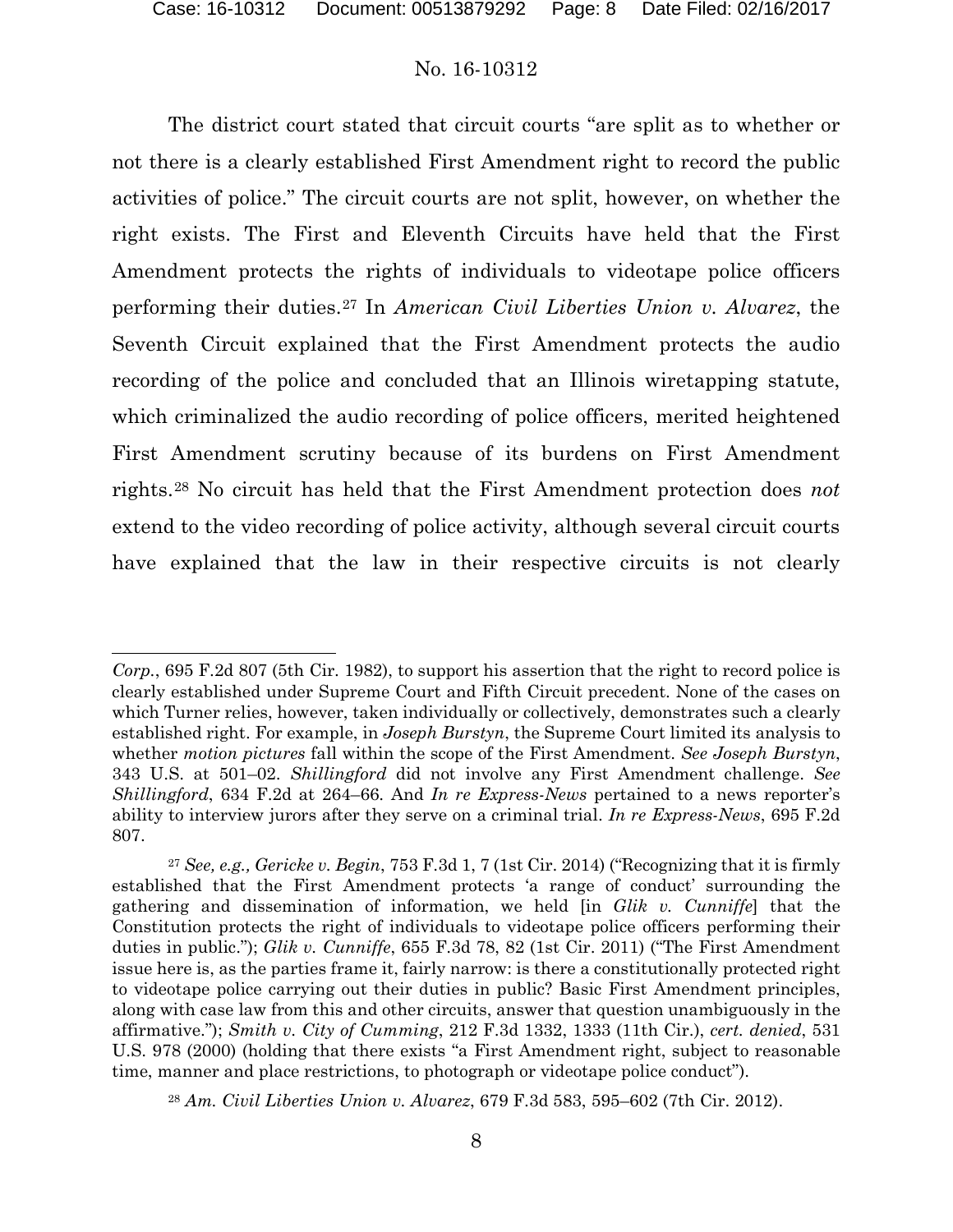established while refraining from determining whether there is a First Amendment right to record the police.<sup>29</sup>

We cannot say, however, that "existing precedent...placed the . . .constitutional question *beyond debate*" when Turner recorded the police station.30 Neither does it seem that the law "so clearly and unambiguously prohibited [the officers'] conduct that '*every* reasonable official would understand that what he is doing violates [the law].'"31 In light of the absence of controlling authority and the dearth of even persuasive authority, there was no clearly established First Amendment right to record the police at the time of Turner's activities. All three officers are entitled to qualified immunity on Turner's First Amendment claim.

2. Whether the Right Is Clearly Established Henceforth

Although the right was not clearly established at the time of Turner's activities, whether such a right exists and is protected by the First Amendment presents a separate and distinct question.32 Because the issue continues to arise in the qualified immunity context,33 we now proceed to determine it for

<sup>29</sup> *See, e.g., Kelly v. Borough of Carlisle*, 622 F.3d 248, 261–62 (3d Cir. 2010) (holding that a First Amendment right to videotape police officers during traffic stops was not clearly established); *Szymecki v. Houck*, 353 F. App'x 852, 853 (4th Cir. 2009) (per curiam) (noting that a First Amendment right to record police activities on public property was not clearly established); *McCormick v. City of Lawrence, Kan.*, 130 F. App'x 987, 988–89 (10th Cir. 2005) (explaining that it was not clearly established that police violated the First Amendment by destroying recordings of police activity at roadside sobriety checkpoints).

<sup>30</sup> *Morgan*, 659 F.3d at 372 (quoting *al-Kidd*, 563 U.S. at 741).

<sup>31</sup> *Id.* at 371 (second alteration in original) (quoting *al-Kidd*, 563 U.S. at 741).

<sup>32</sup> *See Pearson v. Callahan*, 555 U.S. 223, 236 (2009).

<sup>33</sup> *Compare Basler v. Barron*, No. 15-CV-2254, 2016 WL 1672573, at \*3 (S.D. Tex. Apr. 27, 2016) ("It is well established that the gathering of information about government affairs or matters of public concern—including recording police activity—is protected by the First Amendment."), *and Buehler*, 2015 WL 737031, at \*9 ("In light of the existing Fifth Circuit precedent and the robust consensus among circuit courts of appeals, the Court concludes that the right to photograph and videotape police officers as they perform their official duties was clearly established at the time of Buehler's arrests."), *aff'd on other grounds*, 824 F.3d 548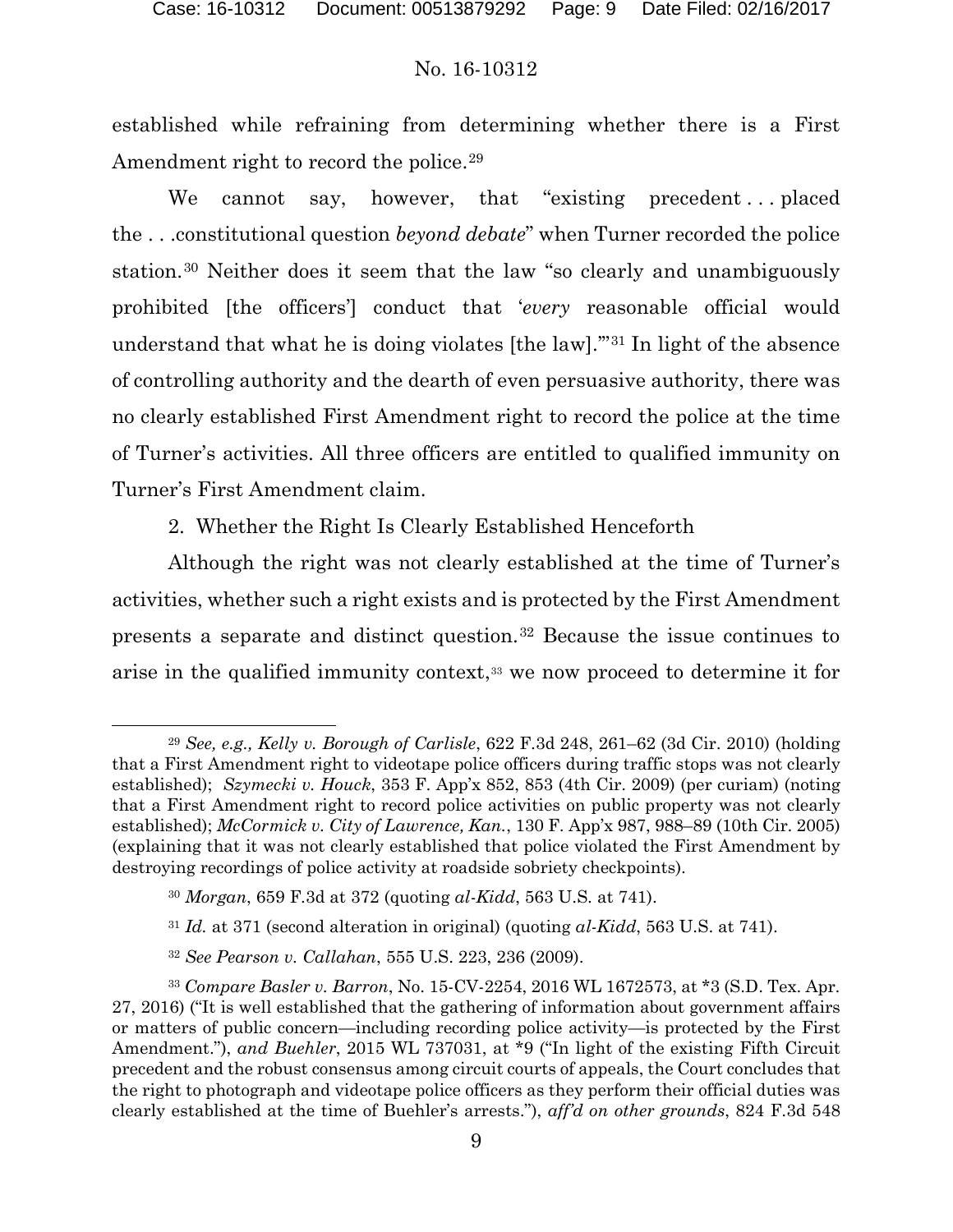the future. We conclude that First Amendment principles, controlling authority, and persuasive precedent demonstrate that a First Amendment right to record the police does exist, subject only to reasonable time, place, and manner restrictions.

The First Amendment protects freedom of speech and freedom of the press.34 But "the First Amendment goes beyond protection of the press and the self-expression of individuals to prohibit government from limiting the stock of information from which members of the public may draw."35 News-gathering, for example, "is entitled to first amendment protection, for 'without some protection for seeking out the news, freedom of the press could be eviscerated,'"36 even though this right is not absolute.37 The Supreme Court has also recognized a First Amendment right to "receive information and ideas,"38 and there is "an undoubted right to gather news from any source by

<sup>34</sup> U.S. CONST. amend. I.

<sup>(5</sup>th Cir. 2016); *Turner*, No. 15-CV-939-RP, ECF No. 43 at \*11 ("The Fifth Circuit apparently has not explicitly noted a right to film police or outlined the contours of such a right. However, '[t]he First Amendment protects a private citizen's right to assemble in a public forum, receive information on a matter of public concern—such as police officers performing their official duties—and to record that information for the purpose of conveying that information." (alteration in original) (quoting *Buehler*, 2015 WL 737031, at \*7))*, with Cadena v. Ray*, No. 5:15-CV-552-DAE, 2016 WL 6330438, at \*3 n.5 (W.D. Tex. Oct. 27, 2016) ("Since Cadena fails to otherwise show the existence of a clearly established right to videotape police operations, he has failed to meet his burden to overcome the assertion of qualified immunity."), *and Gravolet v. Tassin*, No. 08-CV-3646, 2009 WL 1565864, at \*3 (E.D. La. June 2, 2009) ("Even assuming that the plaintiff had the 'clearly established right' to videotape Tassin while on duty, that right does not render the stalking statute inapplicable nor does a video camera immunize the plaintiff from such a charge.").

<sup>35</sup> *First Nat'l Bank of Boston v. Bellotti*, 435 U.S. 765, 783 (1978).

<sup>36</sup> *In re Express-News*, 695 F.2d at 808 (quoting *Branzburg v. Hayes*, 408 U.S. 655, 681 (1972)).

<sup>37</sup> *See Davis v. E. Baton Rouge Par. Sch. Bd.*, 78 F.3d 920, 928 (5th Cir. 1996).

<sup>38</sup> *Va. State Bd. of Pharmacy v. Va. Citizens Consumer Council, Inc.*, 425 U.S. 748, 757 (1976) (internal quotation marks omitted).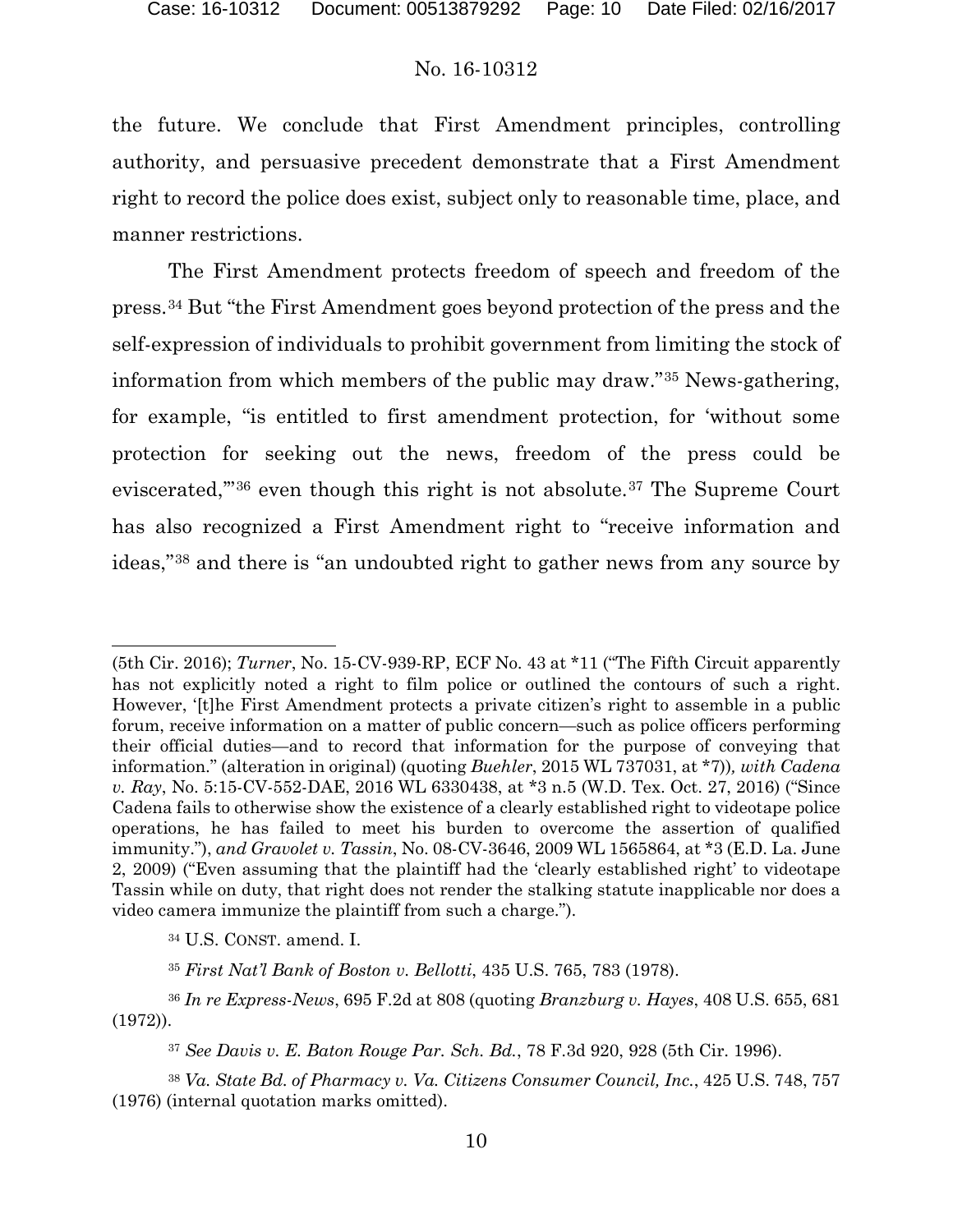means within the law."39 Furthermore, the Supreme Court has long recognized that the First Amendment protects film.40 A corollary to this principle is that the First Amendment protects the act of making film, as "there is no fixed First Amendment line between the act of creating speech and the speech itself."<sup>41</sup> Indeed, the Supreme Court has never "drawn a distinction between the process of creating a form of pure speech (such as writing or painting) and the product of these processes (the essay or the artwork) in terms of the First Amendment protection afforded. Although writing and painting can be reduced to their constituent acts, and thus described as conduct, we have not attempted to disconnect the end product from the act of creation."42

In addition to the First Amendment's protection of the broader right to film, the principles underlying the First Amendment support the particular right to film the police. "[T]here is practically universal agreement that a major purpose of [the First] Amendment was to protect the free discussion of

<sup>41</sup> *Alvarez*, 679 F.3d at 596 (citing *Anderson v. City of Hermosa Beach*, 621 F.3d 1051, 1061–62 (9th Cir. 2010)); *see also id.* at 595 ("The act of *making* an audio or audiovisual recording is necessarily included within the First Amendment's guarantee of speech and press rights as a corollary of the right to disseminate the resulting recording. The right to publish or broadcast an audio or audiovisual recording would be insecure, or largely ineffective, if the antecedent act of *making* the recording is wholly unprotected . . . .").

<sup>42</sup> *Anderson*, 621 F.3d at 1061–62.

 <sup>39</sup> *Houchins v. KQED, Inc.*, 438 U.S. 1, 11 (1978) (internal quotation marks omitted).

<sup>40</sup> *See e.g.*, *Kingsley Int'l Pictures Corp. v. Regents of Univ. of State of N.Y.*, 360 U.S. 684, 688 (1959) ("What New York has done, therefore, is to prevent the exhibition of a motion picture because that picture advocates an idea—that adultery under certain circumstances may be proper behavior. Yet the First Amendment's basic guarantee is of freedom to advocate ideas. The State, quite simply, has thus struck at the very heart of constitutionally protected liberty."); *Superior Films, Inc. v. Dep't of Educ. of State of Ohio, Div. of Film Censorship*, 346 U.S. 587, 589 (1954) (Douglas, J., concurring) ("Motion pictures are of course a different medium of expression than the public speech, the radio, the stage, the novel, or the magazine. But the First Amendment draws no distinction between the various methods of communicating ideas."); *Joseph Burstyn*, 343 U.S. at 502 ("[W]e conclude that expression by means of motion pictures is included within the free speech and free press guaranty of the First and Fourteenth Amendments.").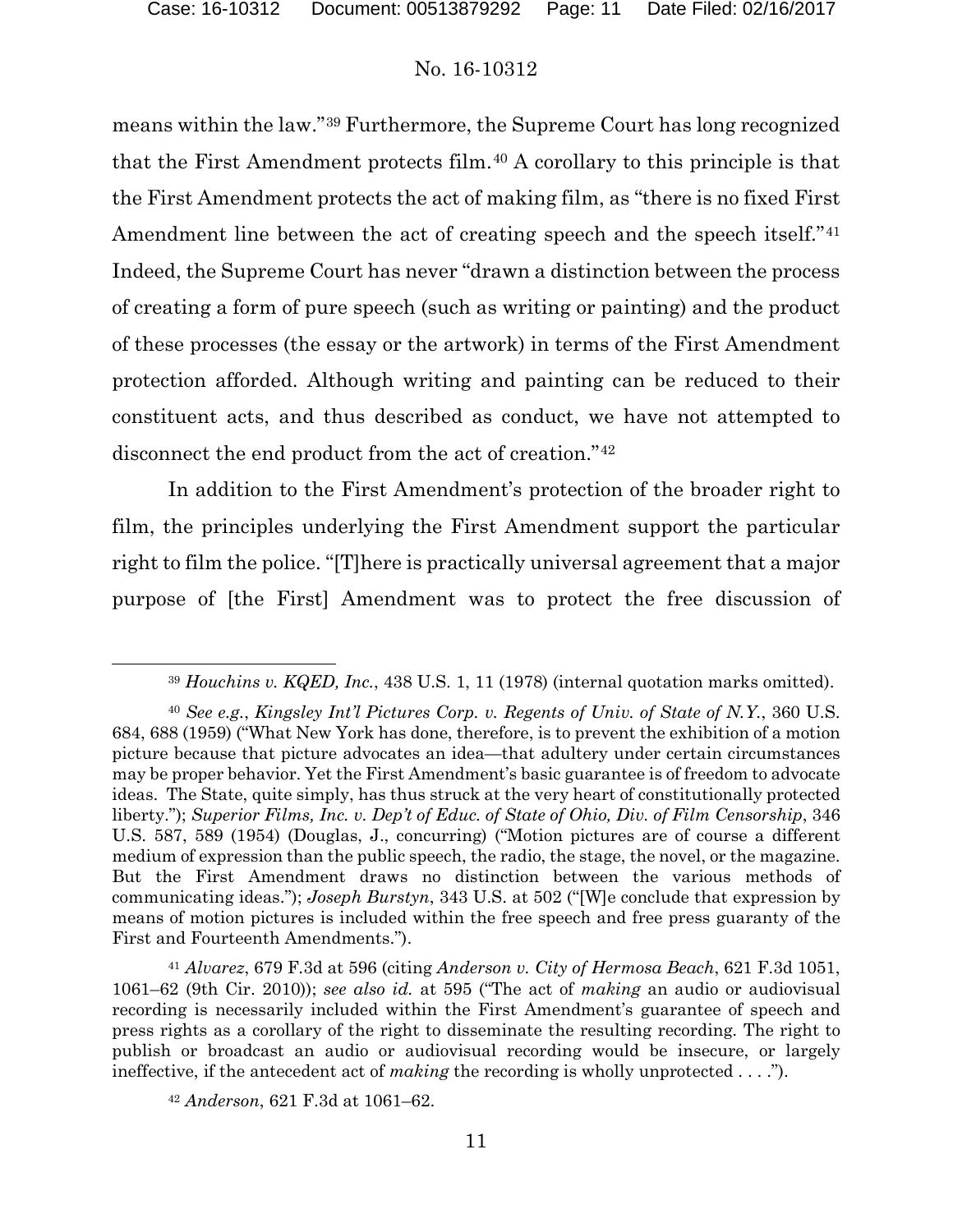governmental affairs."43 To be sure, "[s]peech is an essential mechanism of democracy, for it is the means to hold officials accountable to the people. The right of citizens to inquire, to hear, to speak, and to use information to reach consensus is a precondition to enlightened self-government and a necessary means to protect it."44 Filming the police contributes to the public's ability to hold the police accountable, ensure that police officers are not abusing their power, and make informed decisions about police policy. Filming the police also frequently helps officers; for example, a citizen's recording might corroborate a probable cause finding or might even exonerate an officer charged with wrongdoing. As one court explained:

Gathering information about government officials in a form that can readily be disseminated to others serves a cardinal First Amendment interest in protecting and promoting "the free discussion of governmental affairs." Moreover, as the [Supreme] Court has noted, "[f]reedom of expression has particular significance with respect to government because '[i]t is here that the state has a special incentive to repress opposition and often wields a more effective power of suppression.'" This is particularly true of law enforcement officials, who are granted substantial discretion that may be misused to deprive individuals of their liberties. Ensuring the public's right to gather information about their officials not only aids in the uncovering of abuses, but also may have a salutary effect on the functioning of government more generally.45

Protecting the right to film the police promotes First Amendment principles.

 We agree with every circuit that has ruled on this question: Each has concluded that the First Amendment protects the right to record the police.46

 <sup>43</sup> *Mills v. Alabama*, 384 U.S. 214, 218 (1966).

<sup>44</sup> *Citizens United v. Fed. Election Comm'n*, 558 U.S. 310, 339 (2010) (citation omitted).

<sup>45</sup> *Glik*, 655 F.3d at 82–83 (citations omitted).

<sup>46</sup> *See Alvarez*, 679 F.3d at 595–96; *Glik*, 655 F.3d at 82, 85; *Smith*, 212 F.3d at 1333; *see also Fordyce v. City of Seattle*, 55 F.3d 436, 439 (9th Cir. 1995).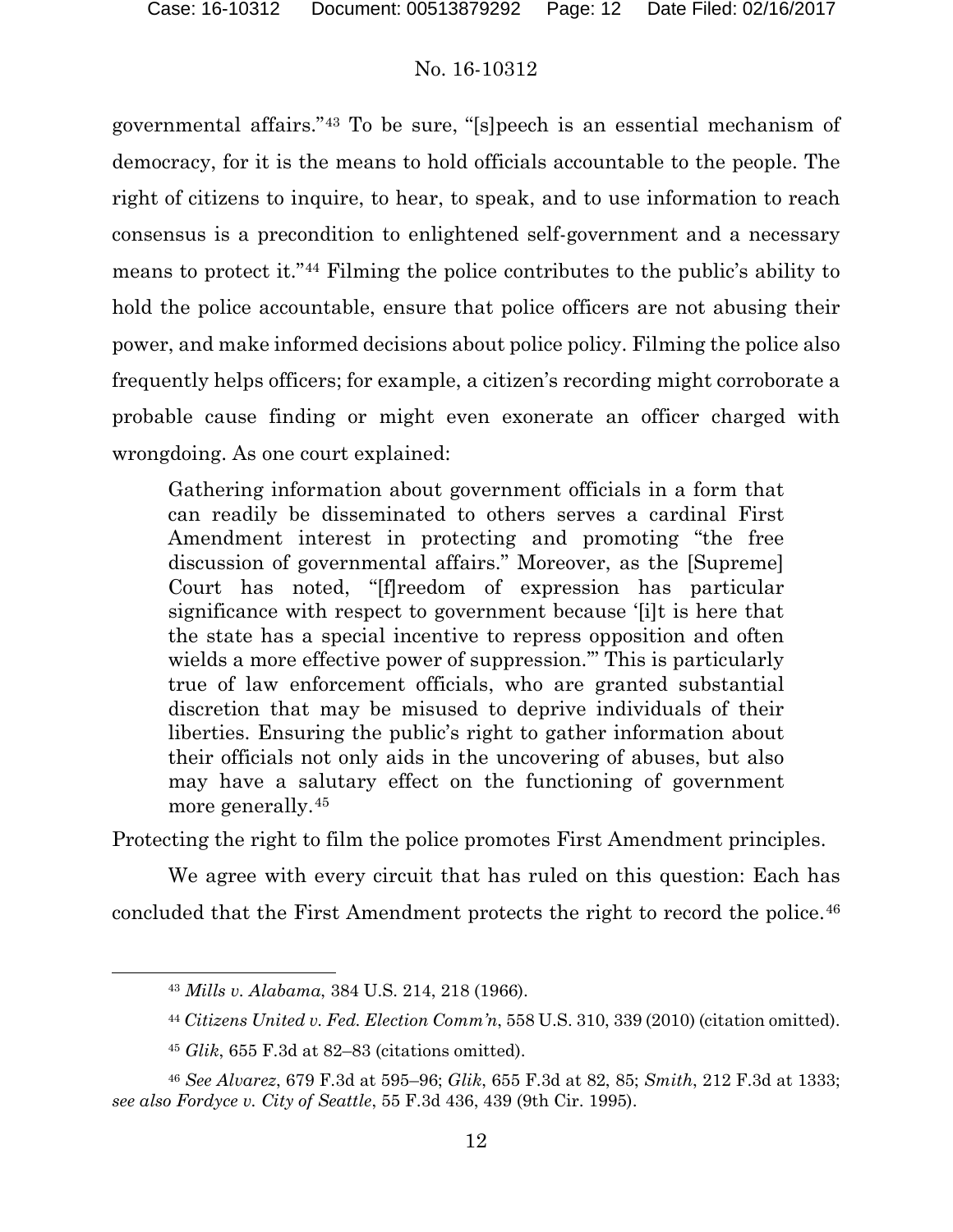As the First Circuit explained, "[t]he filming of government officials engaged in their duties in a public place, including police officers performing their responsibilities, fits comfortably within [basic First Amendment] principles."47 This right, however, "is not without limitations." $48$  Like all speech,  $49$  filming the police "may be subject to reasonable time, place, and manner restrictions."50 In this case, however, we need not decide which specific time, place, and manner restrictions would be reasonable.51 Nonetheless, we note that when police departments or officers adopt time, place, and manner restrictions, those restrictions must be "narrowly tailored to serve a significant governmental interest."52 That said, to be constitutionally permissible, a time, place, and manner restriction "need not be the least restrictive or least intrusive means of serving the government's interests."53

B. Fourth Amendment

Turner also insists that he has asserted plausible claims under § 1983, to which the defendants are not immune, *viz.*, that the officers violated his Fourth Amendment rights to be free from (1) detention absent reasonable suspicion and (2) warrantless arrest absent probable cause. Because Lieutenant Driver did not arrive on scene until Officers Grinalds and Dyess

l

<sup>51</sup> *See Glik*, 655 F.3d at 84 ("We have no occasion to explore those limitations here, however.").

<sup>52</sup> *McCullen v. Coakley*, 134 S. Ct. 2518, 2529 (2014) (quoting *Ward v. Rock Against Racism*, 491 U.S. 781, 791 (1989)).

<sup>53</sup> *Id.* at 2535 (internal quotation marks omitted).

<sup>47</sup> *Glik*, 655 F.3d at 82.

<sup>48</sup> *Id.* at 84.

<sup>49</sup> *See, e.g.*, *Consol. Edison Co. of N.Y. v. Pub. Serv. Comm'n of N.Y.*, 447 U.S. 530, 535–36 (1980) (discussing history of time, place, and manner restrictions).

<sup>50</sup> *Glik*, 655 F.3d at 84; *see, e.g., Smith*, 212 F.3d at 1333. "Importantly, an individual's exercise of her First Amendment right to film police activity carried out in public . . . necessarily remains unfettered unless and until a reasonable restriction is imposed or in place." *Gericke*, 753 F.3d at 8.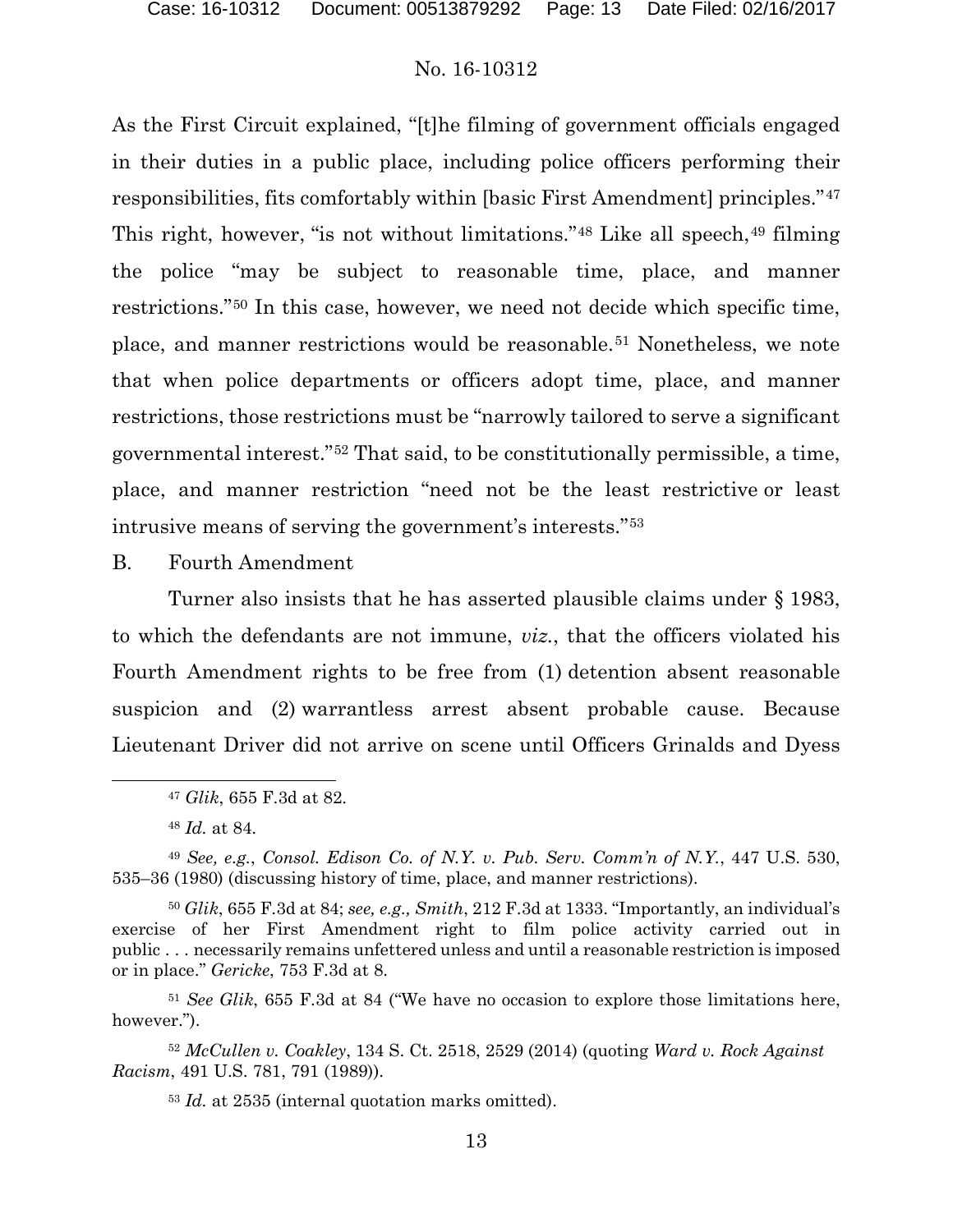had already handcuffed Turner and placed him in the back of the patrol car, we first analyze whether Grinalds and Dyess are entitled to qualified immunity on Turner's Fourth Amendment claims.

- 1. Officers Grinalds and Dyess
	- a. Detention

l

Turner alleges that Grinalds and Dyess's initial questioning of him violated his Fourth Amendment right to be free from detention absent reasonable suspicion. "[T]he police can stop and briefly detain a person for investigative purposes if the officer has a reasonable suspicion supported by articulable facts that criminal activity 'may be afoot' . . . ."54 The Supreme Court has "said repeatedly that [when determining whether officers had reasonable suspicion, courts] must look at the 'totality of the circumstances' of each case to see whether the detaining officer has a 'particularized and objective basis' for suspecting legal wrongdoing."55 Courts "consider only the 'information available to the officer[s] at the time of the decision to stop a person.'"56

Even if we assume *arguendo* that Grinalds and Dyess violated Turner's Fourth Amendments rights by detaining him without reasonable suspicion, we cannot say that this detention was objectively unreasonable in light of clearly established law.57 An individual's right to be free from detention absent

<sup>54</sup> *United States v. Sokolow*, 490 U.S. 1, 7 (1989) (quoting *Terry v. Ohio*, 392 U.S. 1, 30 (1968)). This type of stop is also known as a "Terry stop."

<sup>55</sup> *United States v. Arvizu*, 534 U.S. 266, 273 (2002) (quoting *United States v. Cortez*, 449 U.S. 411, 417–18 (1981)).

<sup>56</sup> *Carroll v. Ellington*, 800 F.3d 154, 171 (5th Cir. 2015) (alteration in original) (quoting *United States v. Silva*, 957 F.2d 157, 160 (5th Cir. 1992)), *cert. denied*, 137 S. Ct. 492 (2016).

<sup>57</sup> *Gonzalez v. Huerta*, 826 F.3d 854, 857 n.4 (5th Cir. 2016) ("We may proceed directly to the second prong of the qualified immunity analysis without explicitly ruling on the first." (citing *Pearson*, 555 U.S. at 227)), *cert. denied*, 2017 WL 69303 (U.S. 2017).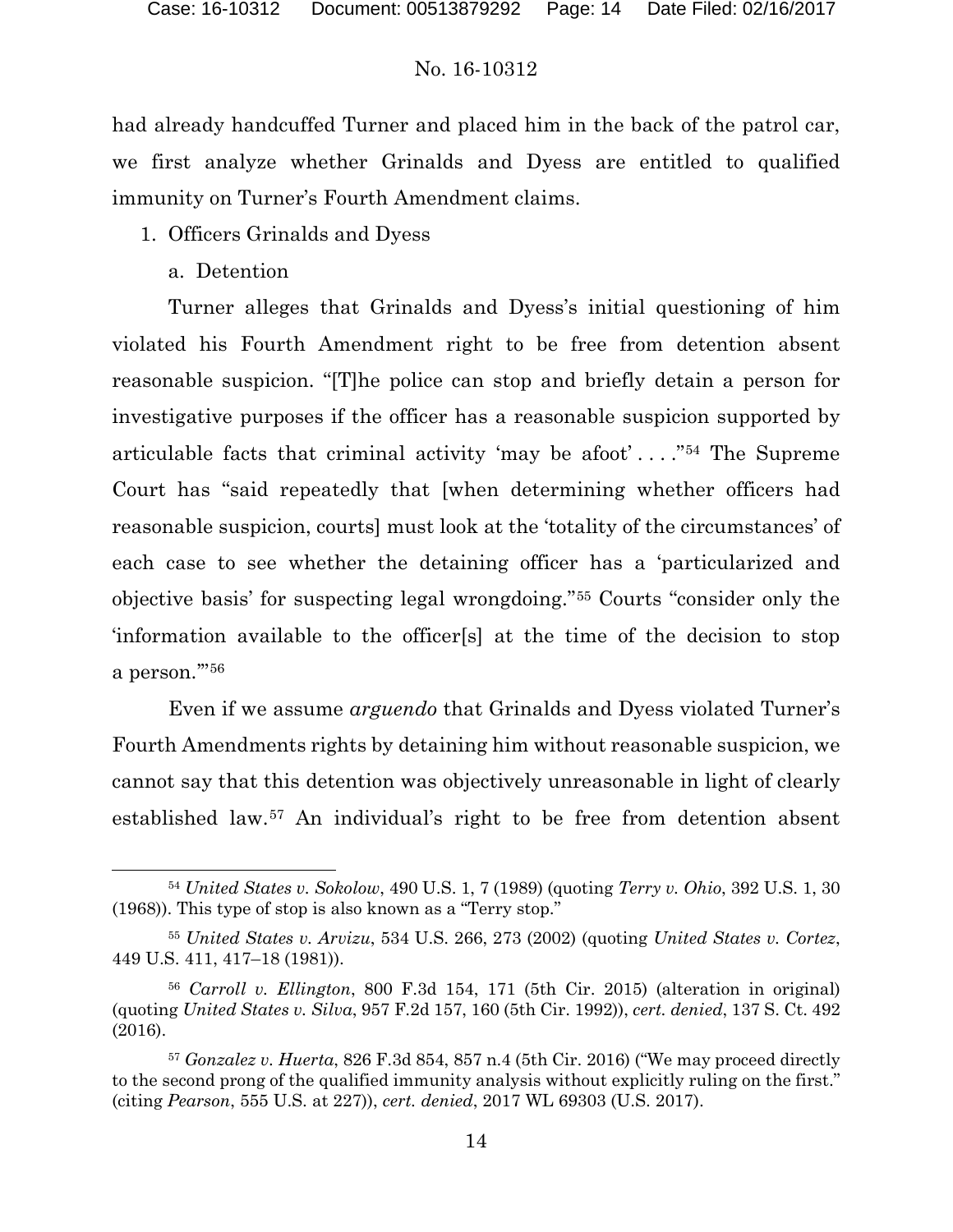reasonable suspicion was clearly established well before the actions giving rise to this case.58 "But this general claim—that a seizure under the Fourth Amendment must be based on reasonable suspicion—is precisely the type of 'general proposition' that the Supreme Court has rejected."59 Whether a right was clearly established at the time the defendant acted "requires an assessment of whether the official's conduct would have been objectively reasonable at the time of the incident."60 Courts "must ask whether the law so clearly and unambiguously prohibited his conduct that '*every* reasonable official would understand that what he is doing violates [the law].'"61

"The Fourth Amendment is concerned with ensuring that the scope of a given detention is reasonable under the totality of the circumstances."62 Turner alleges that, when Grinalds and Dyess approached him, he was videotaping the police station while walking on the sidewalk across the street during midday. Nothing in the amended complaint suggests that Turner was videotaping an arrest, a traffic stop, or any other action or activity being performed by the police in the course of their duties. On the contrary, Turner's complaint states that he was filming only "the routine activities at the Fort Worth Police Department building." On appeal, Grinalds and Dyess reference several attacks on police officers and police stations, including those in Dallas

 <sup>58</sup> *See* U.S. CONST. amend. IV; *Ibarra v. Harris Cty. Tex.*, 243 F. App'x 830, 833 (5th Cir. 2007) (per curiam) ("The law is clearly established that a detention is objectively unreasonable if the police officers lacks reasonable suspicion to believe that the person is engaged in criminal activity . . . ." (citing *Brown v. Texas*, 443 U.S. 47, 51 (1979)).

<sup>59</sup> *Gonzalez*, 826 F.3d at 857–58 (citing *al-Kidd*, 563 U.S. 731); *see Wilson*, 526 U.S. at 615 ("It could plausibly be asserted that any violation of the Fourth Amendment is 'clearly established,' since it is clearly established that the protections of the Fourth Amendment apply to the actions of police. . . . However, . . . the right allegedly violated must be defined at the appropriate level of specificity before a court can determine if it was clearly established.").

<sup>60</sup> *Kinney v. Weaver*, 367 F.3d 337, 350 (5th Cir. 2004).

<sup>61</sup> *Morgan*, 659 F.3d at 371 (alteration in original) (quoting *al-Kidd*, 563 U.S. at 741).

<sup>62</sup> *United States v. Brigham*, 382 F.3d 500, 508 (5th Cir. 2004) (en banc).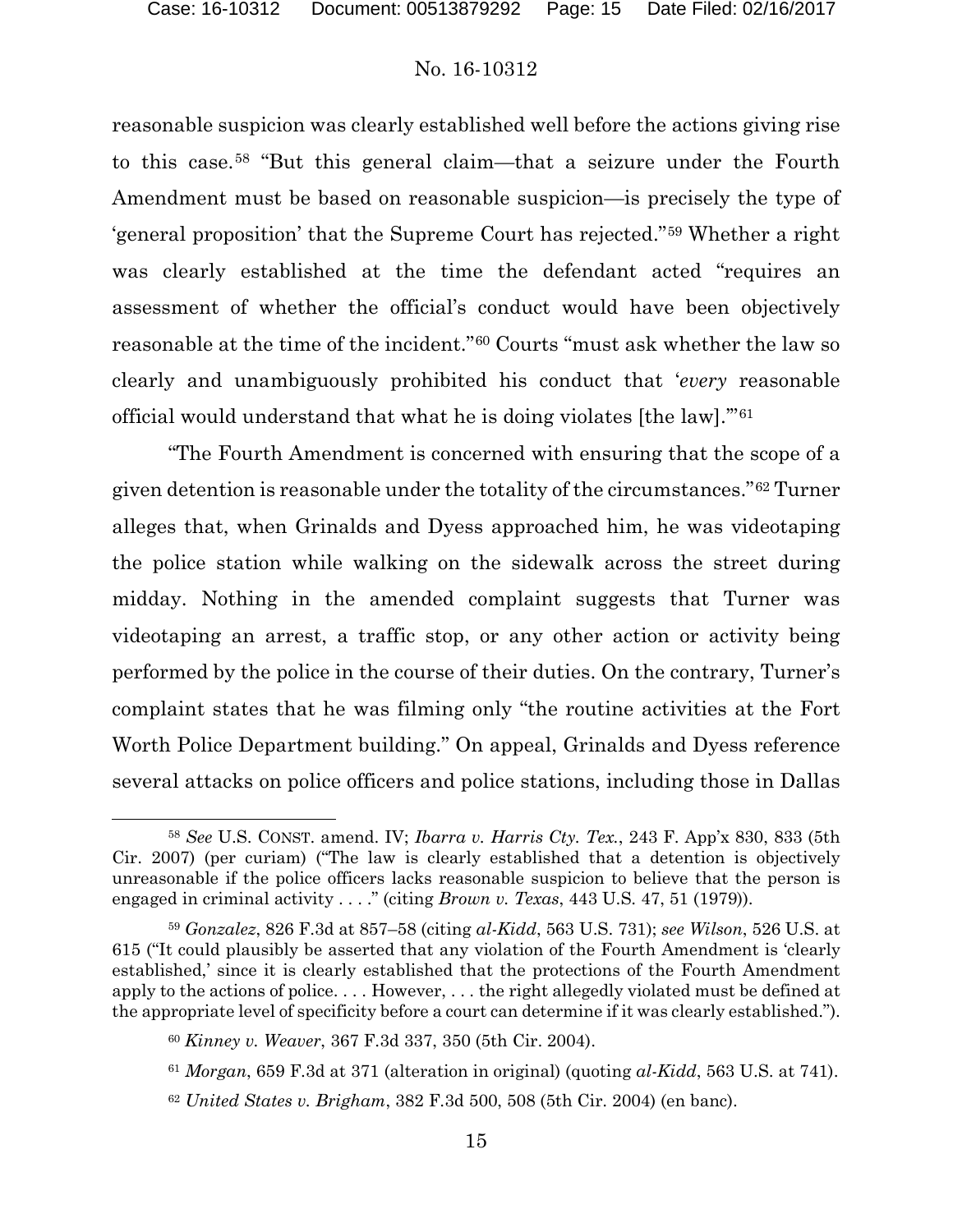and Austin, and the resulting increase of security at police stations.<sup>63</sup> "[I]t [is] appropriate for the police to take into account the location of the suspicious conduct and the degree of the potential danger being investigated. What is not suspicious in one location may be highly suspicious in another."64 Turner's filming in front of the police station "potentially threatened security procedures at a location where order was paramount."65 An objectively reasonable person in Grinalds's or Dyess's position could have suspected that Turner was casing the station for an attack, stalking an officer, or otherwise preparing for criminal activity, and thus could have found Turner's filming of the "routine activities" of the station sufficiently suspicious to warrant questioning and a brief detention. The officers' detention of Turner under these circumstances was not "plainly incompetent" or a knowing violation of the law.66

 <sup>63</sup> *See, e.g.,* Jason Hanna and Joe Sutton, *Dallas Police HQ Shooting: Suspect James Boulware Killed During Standoff*, CNN (June 13, 2015), http://www.cnn.com/2015/06/13/us/dallas-police-headquarters-shooting ("A man unleashed a barrage of gunfire on Dallas' police headquarters and planted explosives outside the building early Saturday . . . ."); *Austin Gunman Dead after Downtown Shooting Rampage*, KXAN (Nov. 28, 2014), http://kxan.com/2014/11/28/austin-police-shut-down-city-streets-for-activeshooter-investigation/ ("A gunman opened fire at four different buildings, including [Austin Police Department headquarters . . . . An officer about to get off duty saw the suspect near [the police department] HQ and opened fire on the suspect who fell to the ground.").

<sup>&</sup>quot;Specific facts and propositions of generalized knowledge which are capable of immediate and accurate determination by resort to easily accessible sources of indisputable accuracy may be judicially noticed." *Weaver v. United States*, 298 F.2d 496, 498 (5th Cir. 1962); *see also United States v. Ramos*, 629 F.3d 60, 66–68 (1st Cir. 2010) (concluding that the officers had reasonable suspicion that criminal activity was afoot under the totality of the circumstances, including that the officers "were particularly alert to the risk of attacks on public transit systems in light of the coordinated terrorist attacks on Madrid commuter rail trains . . . less than three months earlier").

<sup>64</sup> *Ramos*, 629 F.3d at 66–67.

<sup>65</sup> *Mocek v. City of Albuquerque*, 813 F.3d 912, 924 (10th Cir. 2015).

<sup>66</sup> *Malley v. Briggs*, 475 U.S. 335, 341 (1986).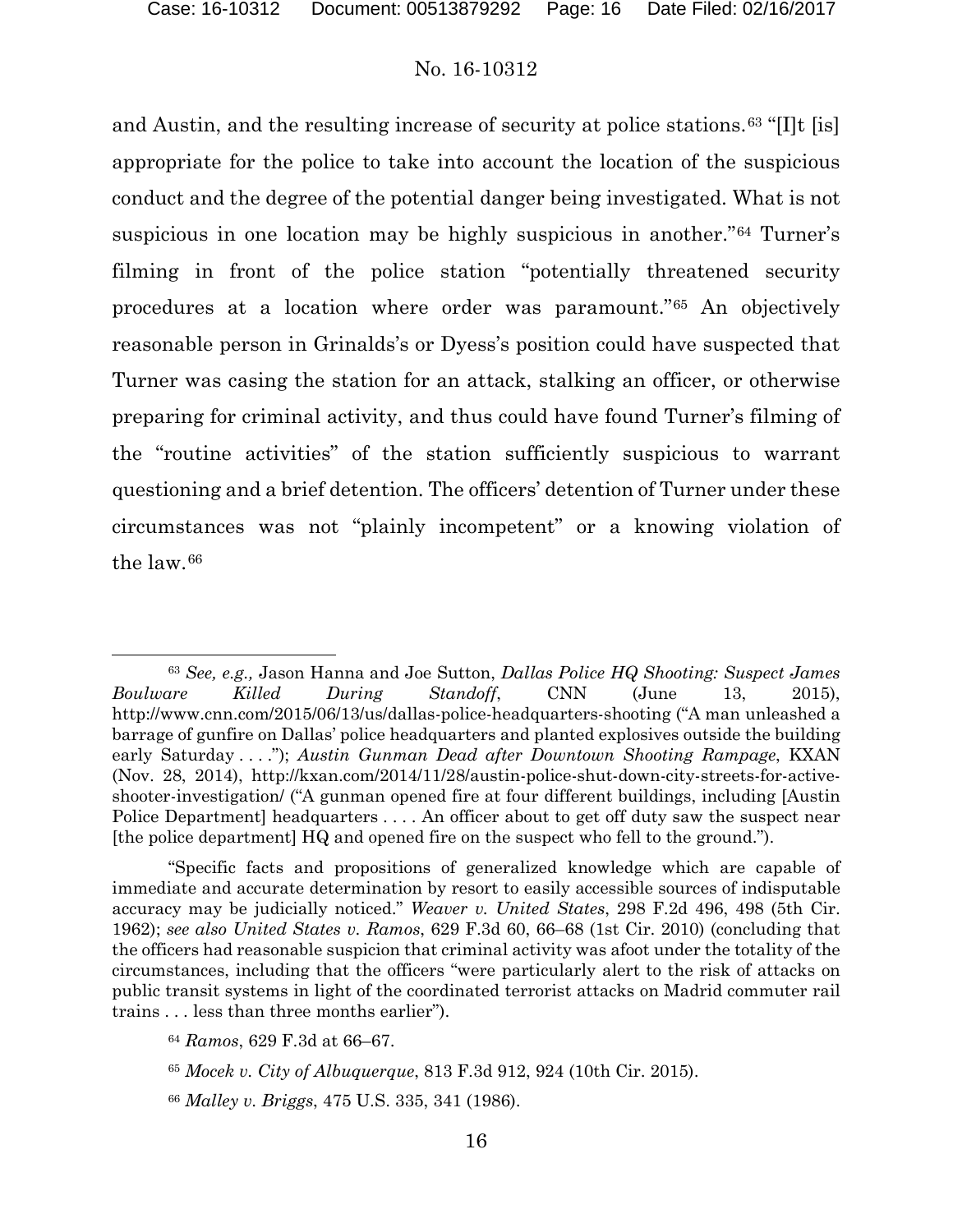We cannot say that, when viewed in light of the totality of the circumstances, Grinalds and Dyess's initial questioning or detention of Turner, before he was handcuffed, was objectively unreasonable in light of clearly established law. Accordingly, Grinalds and Dyess are entitled to qualified immunity on Turner's claim that they violated his Fourth Amendment right to be free from detention absent reasonable suspicion.<sup>67</sup>

### b. Arrest

l

Turner also contends that the officers violated his Fourth Amendment right to be free from unlawful arrest. The parties dispute whether Turner's detention amounted to an arrest. "A seizure rises to the level of an arrest only if 'a reasonable person in the suspect's position would have understood the situation to constitute a restraint on freedom of movement of the degree which the law associates with formal arrest.'"68 The "reasonable person" is one who is "neither guilty of criminal conduct and thus overly apprehensive nor insensitive to the seriousness of the circumstances."69 When determining whether an investigative stop amounts to an arrest, "[t]he relevant inquiry is always one of reasonableness under the circumstances," which must be considered on a case-by-case basis.70 "[U]sing some force on a suspect, pointing a weapon at a suspect, ordering a suspect to lie on the ground, and handcuffing a suspect—whether singly or in combination—do not automatically convert an

<sup>&</sup>lt;sup>67</sup> See Carroll, 800 F.3d at 171 (concluding that, because the plaintiffs "have not shown that [the defendant] was objectively unreasonable in light of clearly established law in initially attempting to detain [the deceased] for investigatory questioning," the defendant was entitled to qualified immunity).

<sup>68</sup> *Id.* at 170 (quoting *United States v. Corral-Franco*, 848 F.2d 536, 540 (5th Cir. 1988)).

<sup>69</sup> *Corral-Franco*, 848 F.2d at 540 (quoting *United States v. Bengivenga*, 845 F.2d 593 (5th Cir. 1988)).

<sup>70</sup> *United States v. Sanders*, 994 F.2d 200, 206–07 (5th Cir. 1993).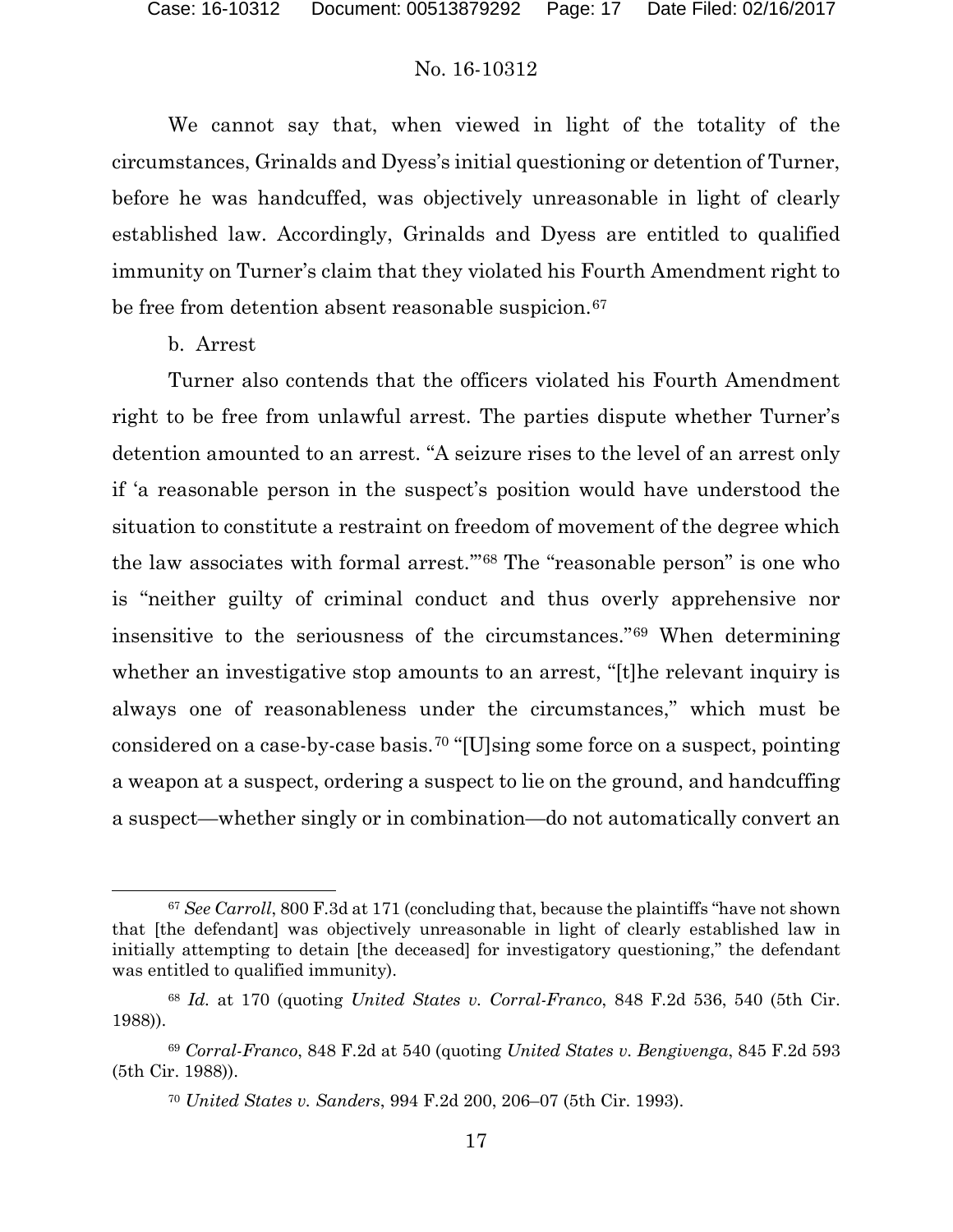investigatory detention into an arrest requiring probable cause."71 But, "an investigative detention must be temporary and last no longer than is necessary to effectuate the purpose of the stop."72

Turner alleges that he was handcuffed and placed in the back of the patrol car, where the officers left him "for a while." There is "no rigid time limitation" on investigative stops, but "[i]n assessing whether a detention is too long in duration to be justified as an investigative stop, we consider it appropriate to examine whether the police diligently pursued a means of investigation that was likely to confirm or dispel their suspicions quickly, during which time it was necessary to detain the defendant."73 Although Turner has not alleged the length of time that he was detained in the back seat of the patrol car, Grinalds's and Dyess's actions—handcuffing Turner and placing him in the patrol car—were disproportionate to any potential threat that Turner posed or to the investigative needs of the officers.74 Based on the

<sup>71</sup> *Id.* at 206.

<sup>72</sup> *Florida v. Royer*, 460 U.S. 491, 500 (1983).

<sup>73</sup> *United States v. Sharpe*, 470 U.S. 675, 685–86 (1985).

<sup>74</sup> The appellees rely on cases such as *United States v. Bullock*, 632 F.3d 1004 (7th Cir. 2011); *United States v. Maltais*, 403 F.3d 550 (8th Cir. 2005); and *Haynie v. Cty. of Los Angeles*, 339 F.3d 1071 (9th Cir. 2003), to argue that their actions did not amount to a de facto arrest. These out-of-circuit cases, however, are inapposite. In *Bullock*, the defendant was handcuffed and placed in a patrol car for 30 to 45 minutes while the officers executed a search warrant for narcotics. *Bullock*, 623 F.3d at 1009, 1011. The Seventh Circuit found that, "while the facts . . . approach the outer boundaries of a permissible *Terry* stop," the defendant's seizure did not amount to a de facto arrest:

Given that officers were conducting a search for drugs, it was reasonable to place [the defendant] in handcuffs and in the squad car for their safety while they pursued their investigation. . . . Drug crimes are associated with dangerous and violent behavior and warrant a higher degree of precaution. Officers could reasonably believe that [the defendant] was potentially dangerous and a flight risk because of his awareness of the search warrant, his association with the residence, and the officers' reasonable suspicion that he was involved in narcotics distribution.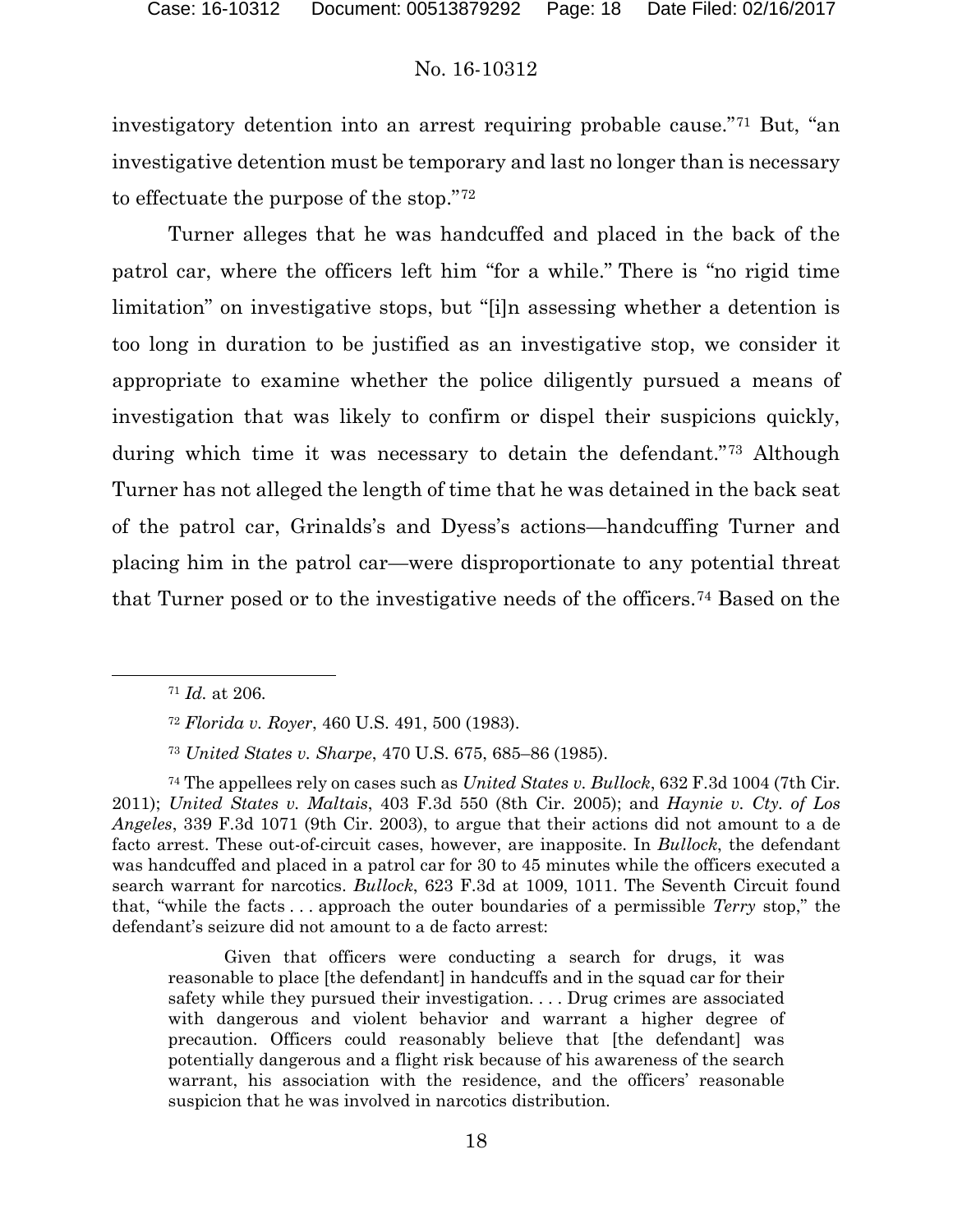l

### No. 16-10312

allegations of Turner's complaint, the officers were not taking investigative steps to determine who he was (aside from repeatedly asking him for identification) or what threat he might have posed. Neither does anything in the amended complaint suggest that Turner had a weapon, was using his hands in a threatening way, or otherwise posed a threat that required such restraint. The officers' handcuffing Turner and placing him in the patrol car, as alleged in the amended complaint, were not reasonable under the circumstances.75 We conclude that a reasonable person in Turner's position would have understood the officers' actions "to constitute a restraint on [Turner's] freedom of movement of the degree which the law associates with formal arrest."76

<sup>75</sup> *See Sanders*, 994 F.2d at 206–07.

<sup>76</sup> *Carroll*, 800 F.3d at 170 (internal quotation marks omitted); *see also Massey v. Wharton*, 477 F. App'x 256, 261 (5th Cir. 2012) (per curiam) ("Tonia Massey was handcuffed and put in the back of a police car, she claims, for two-and-a-half to three hours. There is no indication that the police were investigating her for anything. Under these circumstances, any reasonable officer should have known that Tonia Massey's seizure required probable cause, not reasonable suspicion."); *Freeman v. Gore*, 483 F.3d 404, 408–09, 413 (5th Cir. 2007) (finding that "a reasonable person in [the plaintiff's] situation would surely believe that she had been restrained to an extent that normally accompanies a formal arrest" because, the plaintiff alleged, she was threatened with arrest, handcuffed, and placed in the back of the

*Id.* at 1016 (citation omitted). Here, there was no suspicion that Turner was involved in a drug-related offense, and nothing in the amended complaint suggests that the officers in this case shared any of the concerns that the officers in *Bullock* had.

In *Maltais*, the Eighth Circuit held that a defendant's detention in the back of a patrol car for 2 hours and 55 minutes was not unreasonable under the circumstances, as the defendant was in a remote and isolated rural area, only 500 yards from the Canadian border, at 1:00 a.m. *Maltais*, 403 F.3d at 557. The court went to lengths to explain that "[t]he officers acted with diligence and pursued the quickest and least intrusive means of investigation reasonably available to confirm or dispel their well-founded suspicions that [the defendant] was engaged in drug trafficking." *Id.* at 558. Indeed, the court expressly stated that "a detention of this length would be unreasonable under different circumstances." *See also Haynie*, 339 F.3d at 1077 (concluding that the handcuffing of the defendant for 16 to 20 minutes did not amount to a de facto arrest because the officer "appropriately restrained [the defendant] only to the extent necessary to complete his investigation into [a] report about men with guns").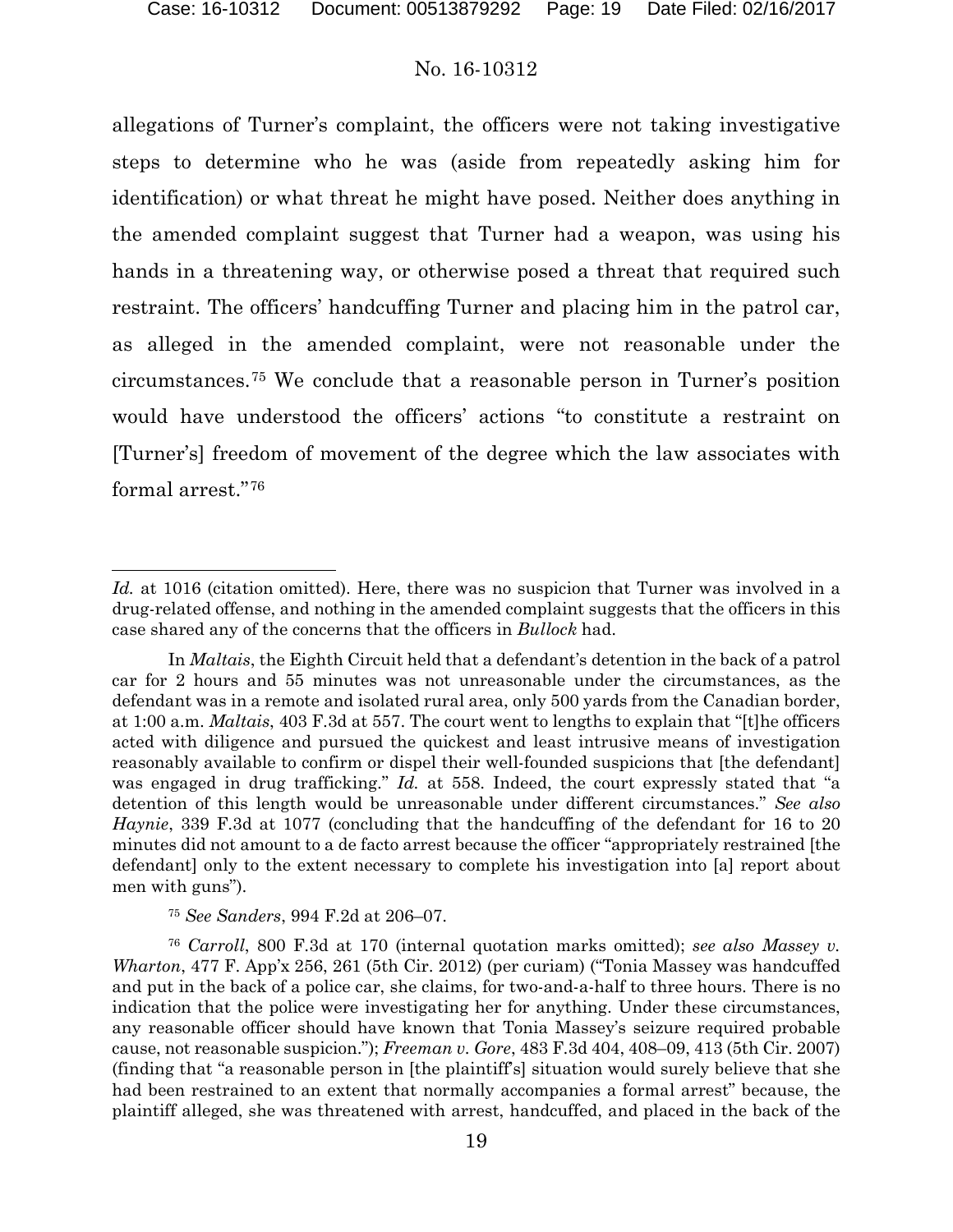When a police detention amounts to a warrantless arrest, as Turner has alleged it did here, the arrest must be accompanied by probable cause.<sup>77</sup> "Probable cause exists when the totality of facts and circumstances within a police officer's knowledge at the moment of arrest are sufficient for a reasonable person to conclude that the suspect had committed or was committing an offense."78 "The police may take reasonable actions under the circumstances to ensure their own safety, as well as the safety of the public, during an encounter with a suspect."79

Based on the allegations of Turner's amended complaint, the officers lacked probable cause to arrest him, and the officers do not dispute this.<sup>80</sup> Turner "did not make any threats" against the officers, "did not [attempt] to leave or flee," and "did not take any aggressive actions." The only potential reason the officers gave Turner for arresting him that can be gleaned from the amended complaint is Turner's failure to identify himself: He alleges that, after he was handcuffed, Grinalds told him "[t]his is what happens when you don't ID yourself." But the police cannot arrest an individual solely for refusing

l

<sup>79</sup> *United States v. Abdo*, 733 F.3d 562, 565 (5th Cir. 2013).

patrol car for 30 to 45 minutes after she refused to let sheriff's deputies search her home without a search warrant).

<sup>77</sup> *Freeman*, 483 F.3d at 413.

<sup>78</sup> *Flores v. City of Palacios*, 381 F.3d 391, 402 (5th Cir. 2004) (emphasis omitted) (quoting *United States v. Levine*, 80 F.3d 129, 132 (5th Cir.1996)).

<sup>80</sup> The officers argue only that the detention did not amount to an arrest. Counsel for Driver conceded at oral argument that, if Turner was arrested, the arrest would have been unlawful because the officers lacked probable cause.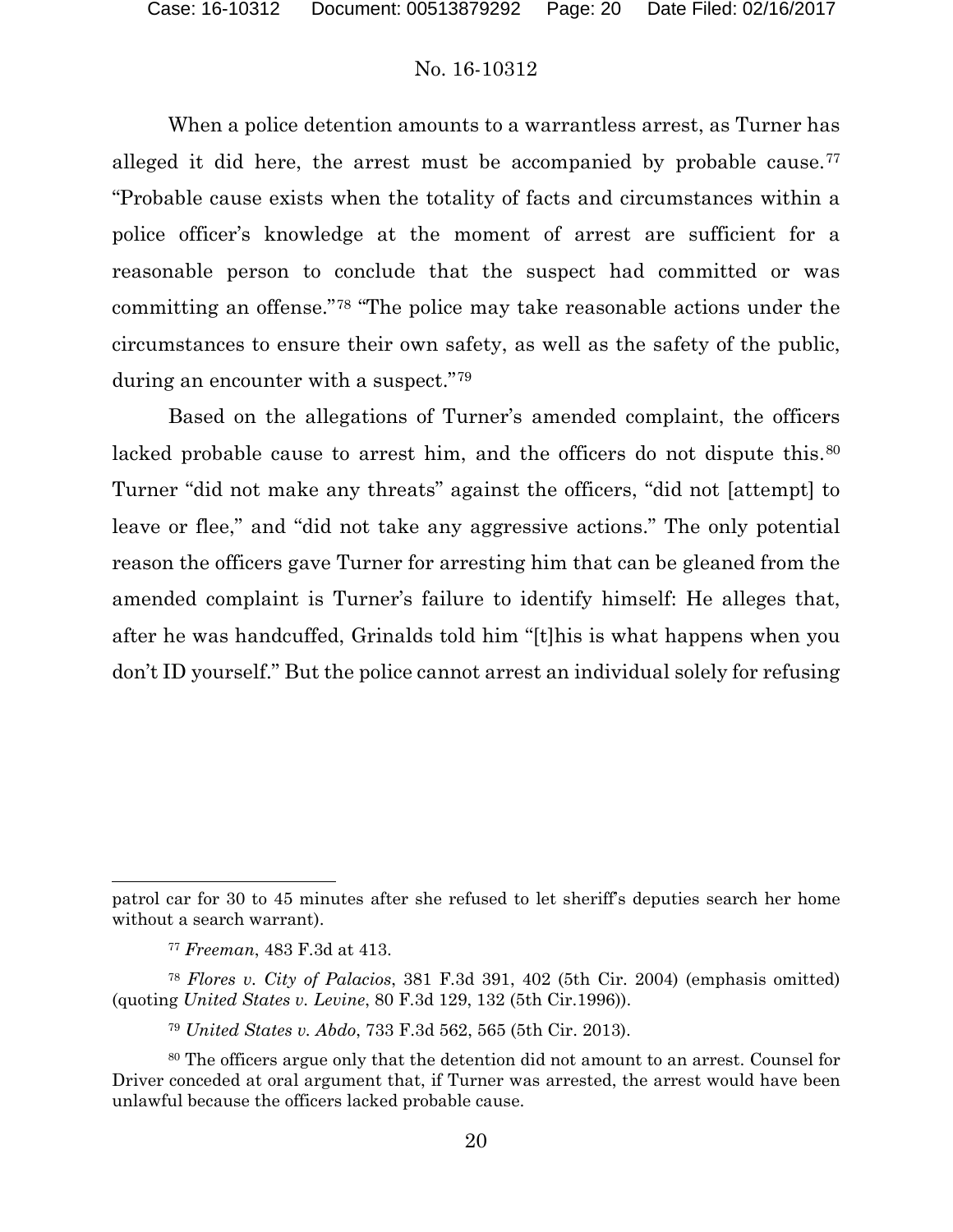l

### No. 16-10312

to provide identification.81 We are satisfied that Turner has alleged a violation of his Fourth Amendment right to be free from unlawful arrest.82

The Fourth Amendment right to be free from arrest without probable cause was clearly established at the time of Turner's alleged arrest.83 None of the defendants contends that any of them had probable cause to arrest Turner or that an arrest would have been objectively reasonable in light of clearly established law.84 We are satisfied that no objectively reasonable person in these officers' position could have believed that there was probable cause to arrest Turner under the circumstances alleged in the amended complaint. Grinalds and Dyess are therefore not entitled to qualified immunity at this stage of the litigation on Turner's Fourth Amendment claim that the officers violated his right to be free from warrantless arrest absent probable cause.<sup>85</sup>

<sup>83</sup> *See Club Retro, L.L.C. v. Hilton*, 568 F.3d 181, 206 (5th Cir. 2009).

<sup>84</sup> *See id.* ("[E]ven law enforcement officials who reasonably but mistakenly conclude that probable cause is present are entitled to immunity." (internal quotation marks omitted)).

<sup>81</sup> *Gonzalez*, 826 F.3d at 858 (citing *Brown*, 443 U.S. at 52 ("[E]ven assuming that purpose is served to some degree by stopping and demanding identification from an individual without any specific basis for believing he is involved in criminal activity, the guarantees of the Fourth Amendment do not allow it."); *Hiibel v. Sixth Judicial Dist. Court of Nev., Humboldt Cty.*, 542 U.S. 177, 188 (2004)); *see also* TEX. PENAL CODE § 38.02(a).

<sup>82</sup> *Flores*, 381 F.3d at 402 ("An arrest is unlawful unless it is supported by probable cause.").

<sup>85</sup> We note the limited scope of our holding. We hold only that it was clearly established that an officer could not prolong an investigative detention without an investigatory purpose. Because the amended complaint does not allege that Turner posed any threat to the officers or that Grinalds and Dyess continued investigating while Turner was handcuffed in the back of the police car, Turner has pleaded a Fourth Amendment claim. Of course, at this stage of the proceeding, Grinalds and Dyess have not had the opportunity to explain their actions. As this case progresses, they will have the opportunity to explain why they handcuffed and detained Turner and provide evidence supporting their explanation. The facts that come to light through discovery might demonstrate that Turner's detention did not amount to a de facto arrest or that Grinalds's and Dyess's actions were not objectively unreasonable. Until then, however, qualified immunity is not proper.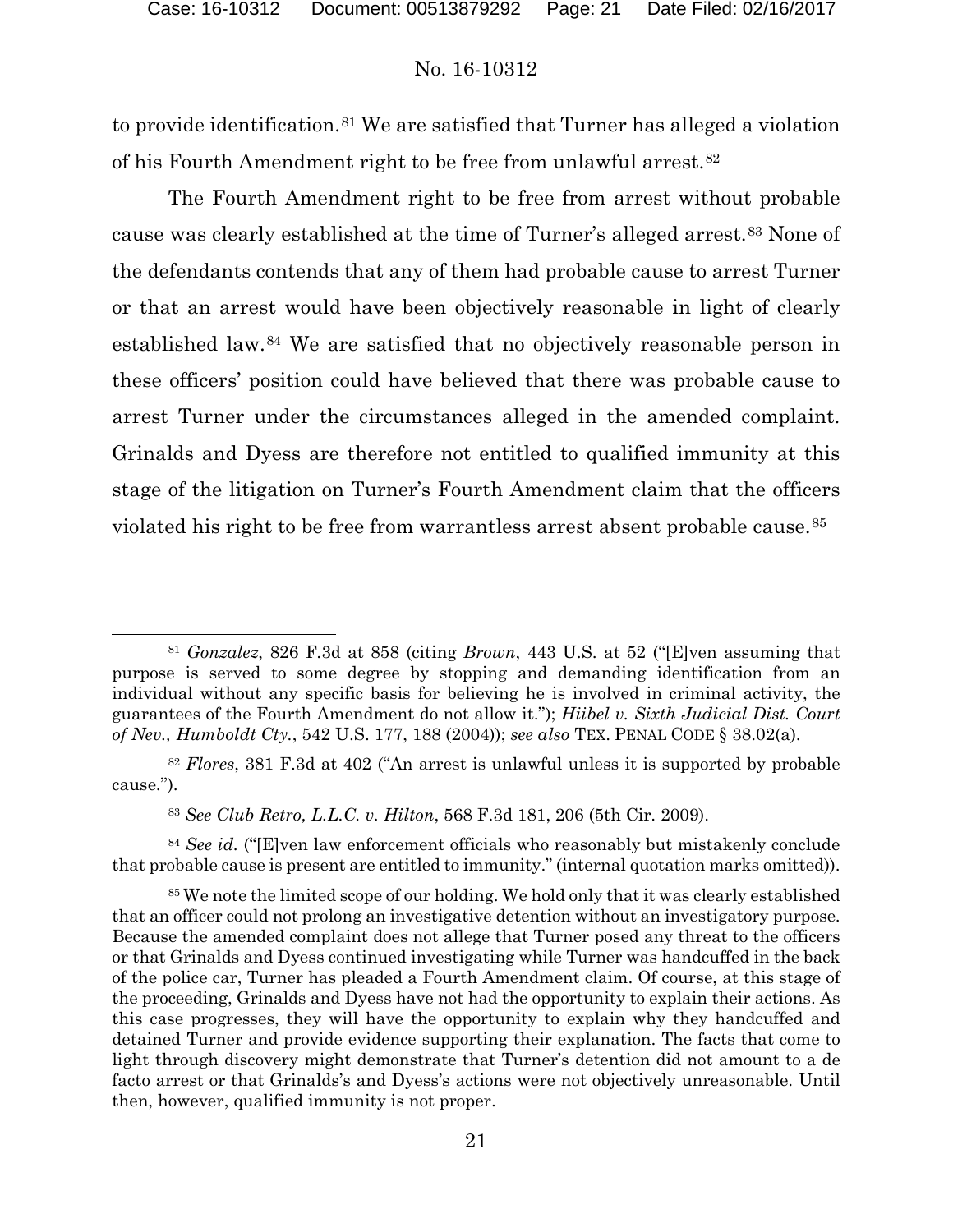# 2. Lieutenant Driver

Turner insists that Driver violated his Fourth Amendment rights by "continuing the unlawful seizure and subsequent handcuffing and arrest and keeping Turner locked in the back of the police car after Driver arrived on the scene."

Supervisory officials are not liable under § 1983 for the actions of subordinates on any theory of vicarious liability.<sup>86</sup> Accordingly, Driver is not liable for the actions of Grinalds and Dyess before he arrived on the scene. We thus must determine whether Turner has alleged a separate violation of his constitutional rights by Driver after he arrived and whether Driver's actions were objectively reasonable when viewed in the light of clearly established law.

To be liable under § 1983, Driver must have been personally involved in the alleged constitutional deprivation or have engaged in wrongful conduct that is causally connected to the constitutional violation.87 Personal involvement of supervising personnel generally includes giving a "command, signal, or any other form of direction to the officers that prompted" the detention or arrest.88 According to Turner's allegations, he was already in handcuffs and in the back seat of the patrol car when Driver arrived on scene. Turner asserts that Driver talked with Grinalds and Dyess and then approached Turner to determine what had transpired. The allegations of the amended complaint indicate that Driver investigated the situation

<sup>86</sup> *Thompson v. Upshur Cty., Tex.*, 245 F.3d 447, 459 (5th Cir. 2001).

<sup>87</sup> *Mesa v. Prejean*, 543 F.3d 264, 274 (5th Cir. 2008).

<sup>88</sup> *Id.*; *see also Matthews v. City of E. St. Louis*, 675 F.3d 703, 708 (7th Cir. 2012) ("To show personal involvement, the supervisor must know about the conduct and facilitate it, approve it, condone it, or turn a blind eye for fear of what they might see." (internal quotation marks omitted)); *Jenkins v. Wood*, 81 F.3d 988, 995 (10th Cir. 1996) ("A plaintiff may satisfy [the personal involvement] standard by showing the defendant-supervisor personally directed the violation or had actual knowledge of the violation and acquiesced in its continuance.").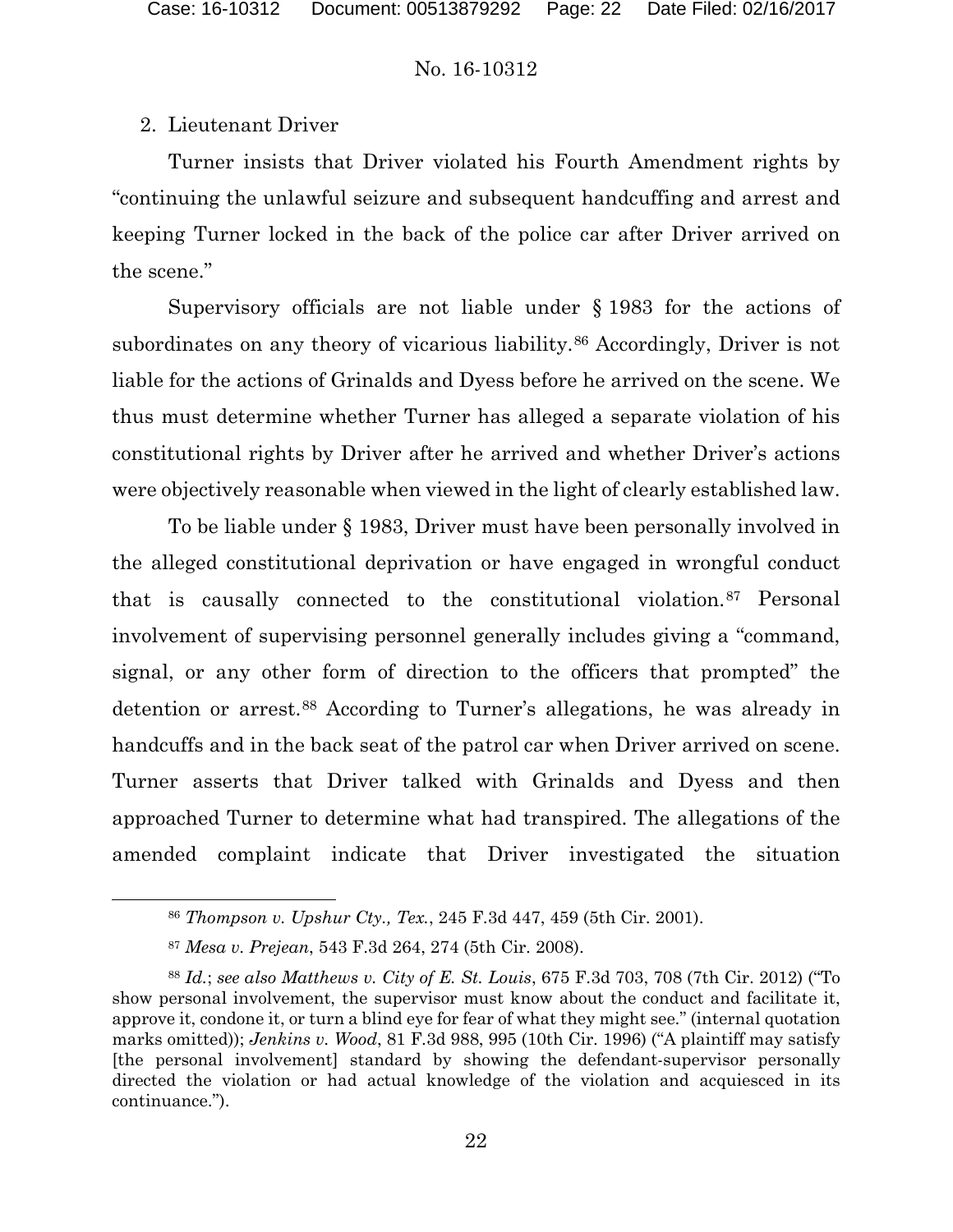immediately upon arrival by consulting with Grinalds and Dyess and talking with Turner, and then promptly released Turner. Turner has failed to allege any personal involvement in his arrest or any conduct on Driver's part that indicates he unreasonably prolonged Turner's detention or arrest. The facts alleged in Turner's amended complaint demonstrate that Driver "diligently pursued a means of investigation that was likely to confirm or dispel [the officers'] suspicions quickly."89 Turner has failed to allege that Driver violated Turner's Fourth Amendment rights to be free from detention absent reasonable suspicion and from unlawful arrest. Even if Turner had sufficiently alleged a constitutional violation, Driver acted objectively reasonably in light of the circumstances—namely, by apprising himself of the situation and acting accordingly. Driver is therefore entitled to qualified immunity on Turner's Fourth Amendment claims.

## IV.

# **CONCLUSION**

We affirm the district court's grant of qualified immunity to Grinalds, Dyess, and Driver on Turner's First Amendment claim and on his Fourth Amendment claim for unlawful detention. With respect to Turner's Fourth Amendment claim for unlawful arrest, we affirm the district court's grant of qualified immunity as to Driver, but we reverse as to Grinalds and Dyess and remand for further proceedings on that claim.

AFFIRMED in part; REVERSED and REMANDED in part.

<sup>89</sup> *Sharpe*, 470 U.S. at 686.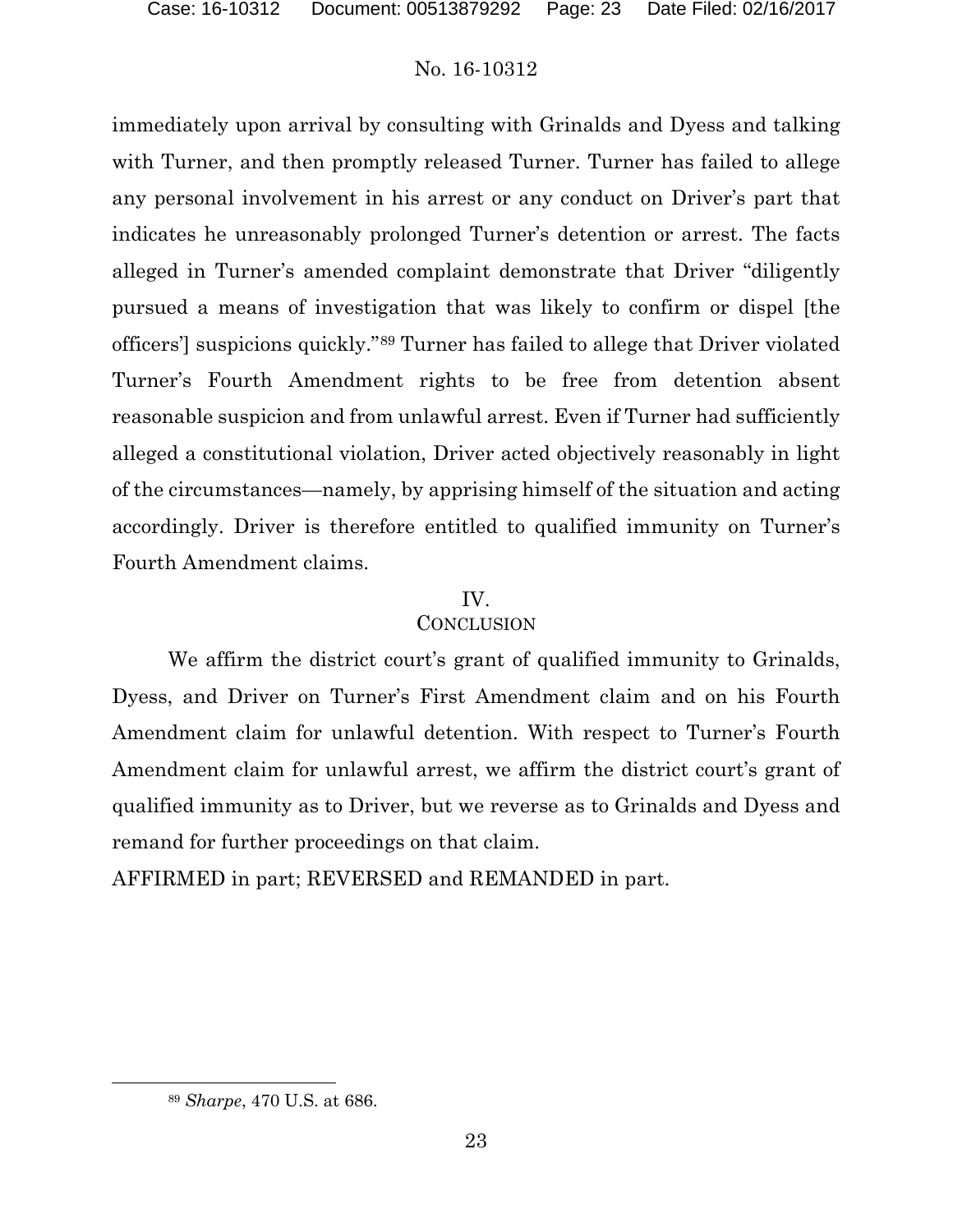EDITH BROWN CLEMENT, Circuit Judge, dissenting as to Parts III.A.2 & III.B.1.b:

I respectfully dissent from the majority's dicta purporting to clearly establish a First Amendment right to film the police and from the majority's reversal of the district court's grant of qualified immunity to Officers Grinalds and Dyess regarding Turner's unlawful arrest claim.

 The Supreme Court has repeatedly held that "qualified immunity protects 'all but the plainly incompetent or those who knowingly violate the law.'" *See*, *e.g.*, *Mullenix v. Luna*, 136 S. Ct. 305, 308 (2015) (quoting *Malley v. Briggs*, 475 U.S. 335, 341 (1986)). The Supreme Court recently "reiterate[d] the longstanding principle that 'clearly established law' should not be defined 'at a high level of generality.'" *White v. Pauly*, 137 S. Ct. 548, 552 (2017) (quoting *Ashcroft v. al-Kidd*, 563 U.S. 731, 742 (2011)). "[T]he clearly established law must be 'particularized' to the facts of the case." *Id.* (quoting *Anderson v. Creighton*, 483 U.S. 635, 640 (1987)).

I

The majority asserts, unconnected to the particular facts and unnecessary to the disposition of this case, that "a First Amendment right to record the police does exist, subject only to reasonable time, place, and manner restrictions." The majority derives this general right to film the police from "First Amendment principles, controlling authority, and persuasive precedent." But the Supreme Court has repeatedly reversed attempts to define "clearly established law" at such "a high level of generality." *White*, 137 S. Ct. at 552.

A law is not clearly established unless and until there is "directly controlling authority" or "a consensus of cases of persuasive authority such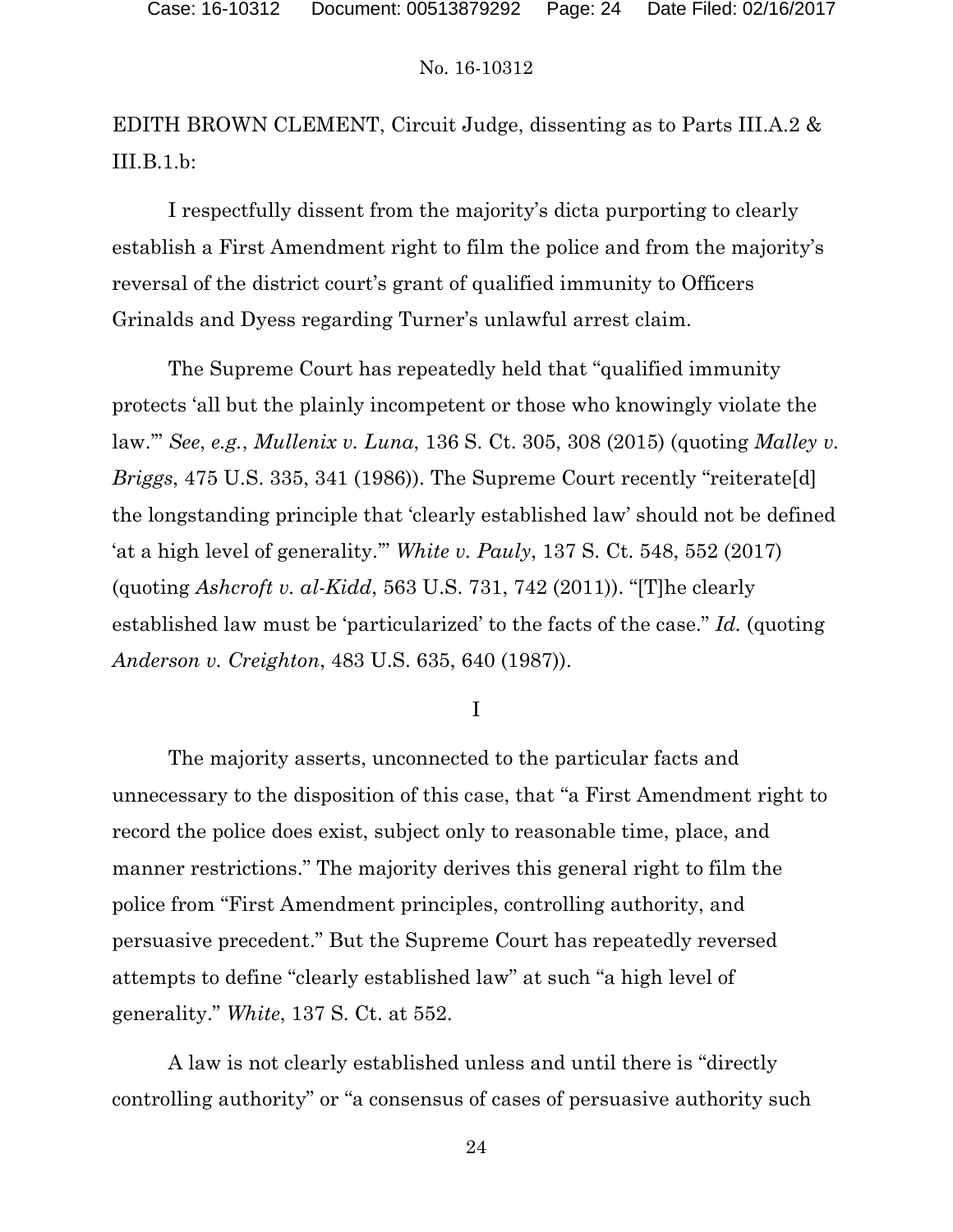that a reasonable officer could not have believed that his actions were lawful." *Gonzalez v. Huerta*, 826 F.3d 854, 858 (5th Cir. 2016) (emphasis omitted). To the extent there is any consensus of persuasive authority, those cases focus only on the narrow issue of whether there is a First Amendment right to film the police "carrying out their duties in public." *E.g.*, *Glik v. Cunniffe*, 655 F.3d 78, 82 (1st Cir. 2011). Turner did not allege that he filmed police officers conducting their public duties, but rather that he filmed a police station.

The majority does not determine that the officers here violated Turner's First Amendment rights—perhaps because it would be reasonable for security reasons to restrict individuals from filming police officers entering and leaving a police station. Because the majority does not hold that the officers actually violated the First Amendment, "an officer acting under similar circumstances" in the future will not have violated any clearly established law. *See White*, 137 S. Ct. at 552.

### II

The majority reverses the district court's grant of qualified immunity to Officers Grinalds and Dyess regarding Turner's unlawful arrest claim, holding that "it was clearly established that an officer could not prolong an investigative detention without an investigatory purpose." But the majority "fail[s] to identify a case where an officer acting under similar circumstances as [Officers Grinalds and Dyess] was held to have violated the Fourth Amendment." *White*, 137 S. Ct. at 552. Turner alleged only that he was in the police car "a while"—he failed to specify the length of the investigative detention. Perhaps more importantly, Turner clearly alleged that he "asked for a supervisor to come to the scene." Neither Turner nor the majority